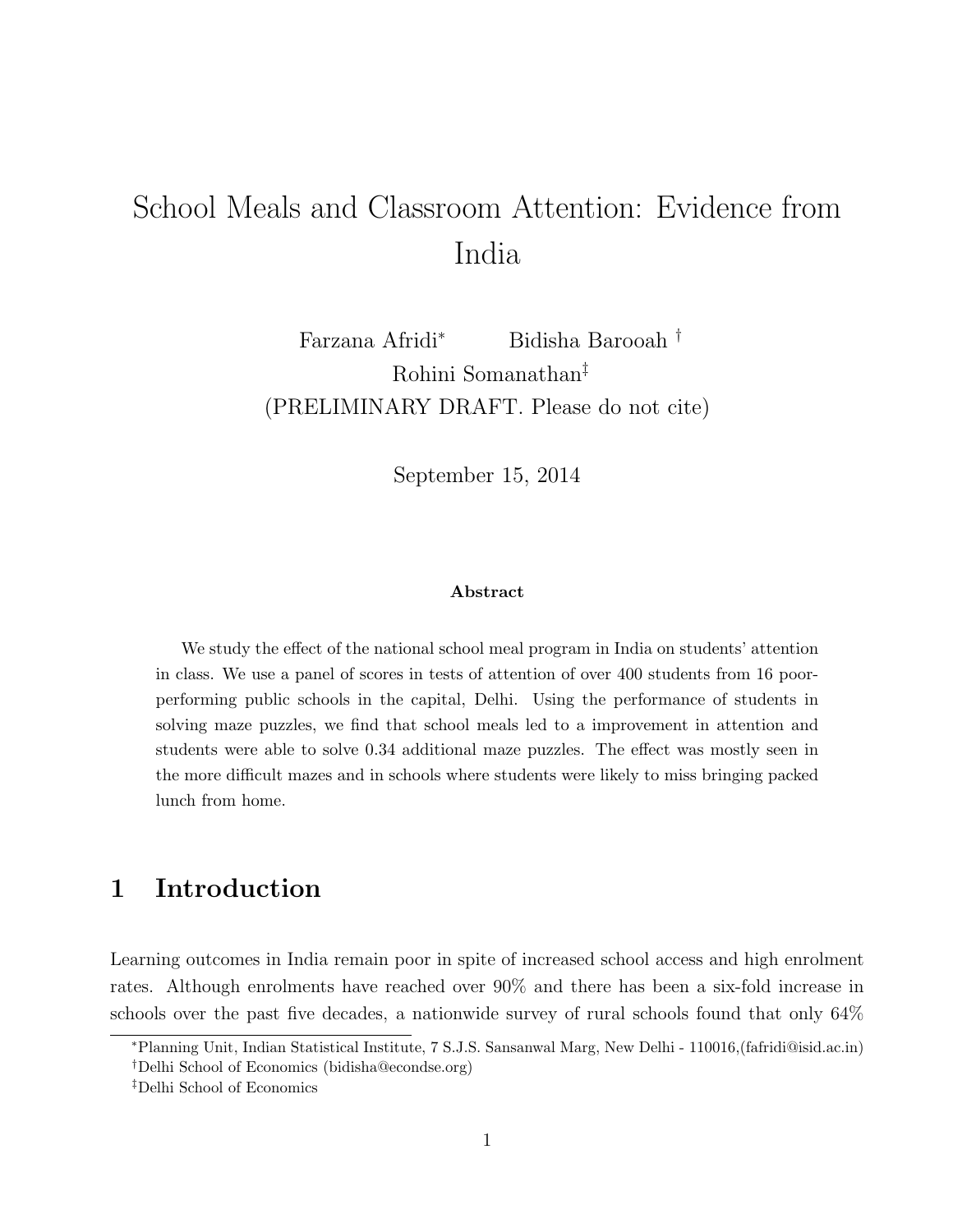of children in grades 3 to 5 could read and 56% could solve arithmetic operations meant for first graders (Pratham 2009). Poor learning outcomes in India have been attributed to several factors such as inferior school infrastructure, poor teacher quality and lack of accountability<sup>1</sup>. The problem is compounded by low attendance, poor health of children and high prevalence of hunger which have been found to impair learning (Galal et al. 2005). Unannounced visits to a nationally representative sample found that only 68% of enrolled students actually attended school on an average school day. With about half of children below age five being malnourished, India's hunger ranking is rated 'alarming' in the Global Hunger  $Index<sup>2</sup>$ .

One of the measures adopted to improve learning by addressing school participation and health of students is the provision of on-site cooked school meals in public schools in India. This program, known as National Program of Nutritional Support to Primary Education, was launched in August 1995 but only became effective from 2002. Popularly called the mid-day meal scheme, it is one of the largest education support programs in the world covering all public schools with around 110 million beneficiaries and a budgetary outlay that was half of the total allocation for education in 2009-10.

Initially targeted at children enrolled in primary level (grades 1 to 5), the coverage of this program was extended to include students in grades 6 to 8 in 2007<sup>3</sup> . The national capital of Delhi implemented this extension in September 2009 although the program had been in place for primary grades in all public schools since 2003. I study the impact of this extension on the performance of students in academic and non-academic classroom tasks. To measure performance, I use the scores of over 400 grade 7 students from 16 randomly selected public schools in solving curriculum-based math and language questions and maze puzzles respectively. The quality of these schools was poor with students being able to solve less than half of the math and language questions.

The scores were collected over two rounds of school visits. We started the first round of tests from August 2009. The extension was brought in unannounced halfway through our first survey.

<sup>&</sup>lt;sup>1</sup>Muralidharan and Kremer (2006) find that test scores in Indian public schools are much lower than private schools. This persists even after controlling for similar observables. They find the private schools have lower teacher absenteeism and higher observed effort. Private schools are likely to have lower class size and multi-grade teaching. Pritchett and Pande (2006) provide a model where centralized management of schools and teacher pays makes public school teachers less accountable for the quality they deliver.

<sup>2</sup>Attendance figures are from a report by Educational Consultants India Limited (2007) for the Sarva Shiksha Abhiyan. Malnutrition data is from International Institute of Population Sciences (2007).India's hunger ranking is from International Food Policy Research Institute (2009).

<sup>3</sup>Available in the program website mdm.nic.in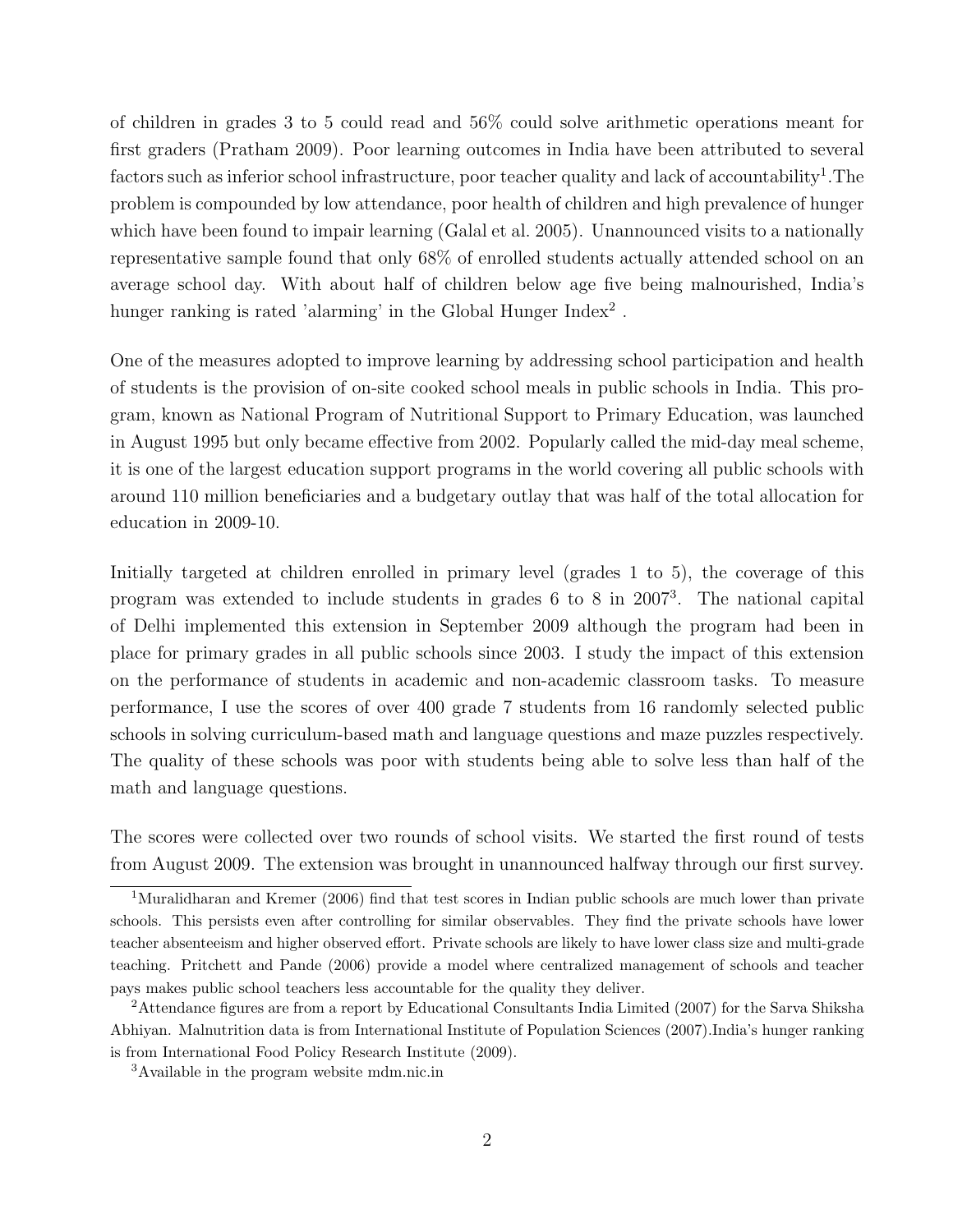We re-visited the sampled schools after 4 months and administered the same tests. In the first round, 10 of the 16 schools were observed when meals for upper grades had not started while 6 were observed after. In the second round, all schools had implemented meals for upper grades. We use this difference in the provision of meals to upper grades to identify treatment effects. Our strategy is to compare the change in scores of grade 7 students in schools that had meals only in the second round to those in schools that had meals in both rounds. In a difference-in-difference framework, the former form the treatment group and the latter the control.

Our definition of the control group is different from usual as these schools are not observed at a time when meals for upper grades had not started. One concern is that we do not know the grade 7 score trends of treatment and control schools in the absence of meals. We use the scores of grade 5 students to check if the score trends were comparable across the two groups. Grade 5 students were entitled for school meals since their enrolment. We do not expect their scores to vary as a result of the extension of the program to upper grades<sup>4</sup>. We use grade 5 as a placebo group and test for the equivalence of trends across the two groups to validate our results for grade 7.

In our sample, school meals are typically served in the middle of the school day during meal break. We gave students two set of tests in each visit- one each before and after the meal break. This enables us to study two possible effects of meals on students' performance. School meals could lead to improvements in students' performance by improving in their cognition and health or/and by alleviation of hunger. The former would manifest in the longer term while the latter would be the more immediate effect. By comparing the change in scores in sessions before students had eaten their meals on the day of survey, we are able to isolate the impact through the health-cognition channel from the hunger-alleviation channel. Any gains observed in sessions after the meal break can be attributed to the combined effect of the long and shortterm factors. We find that students in treatment schools improved maze scores by 0.42 points in the second round. Since each maze carried 1 point, this can be interpreted as being able to solve 0.42 additional mazes. This improvement was seen only in sessions held after the meal break.

We find no corresponding improvement in BMIs of students. These results need to be interpreted in the context that ,on average, students in our sample were adequately nourished. School quality also seemed to matter and gains in maze scores were higher in schools that has higher

<sup>&</sup>lt;sup>4</sup>There could be some externalities such as a change in the meal distribution process that could effect primary grades. However, we find no evidence of this. Primary grades are often located away from upper grades and the distribution of meals in these grades is done separately.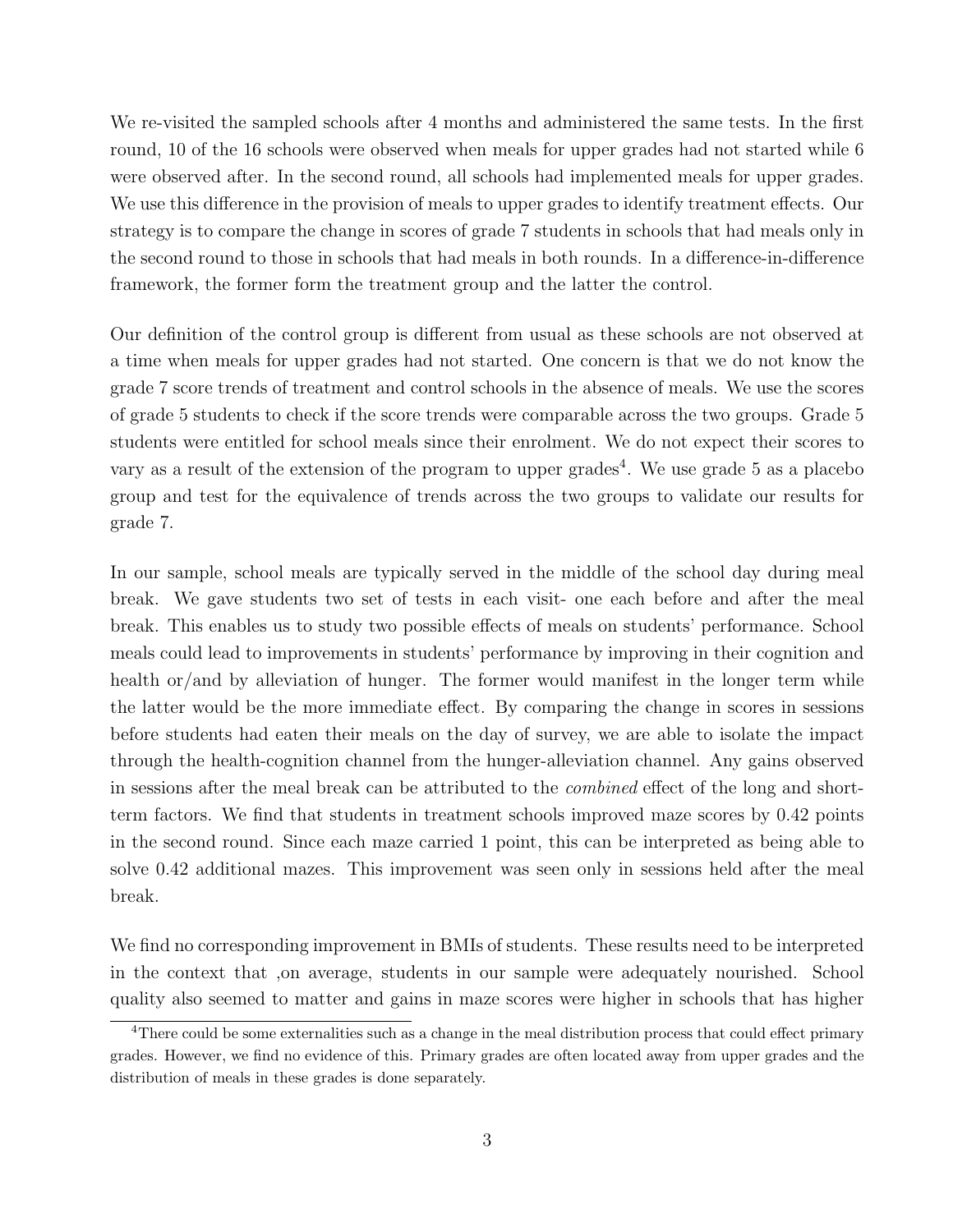high-school graduation rate. We do not find evidence that school meals led to an improvement in scores in academic tests. This is similar to findings from other studies such as Vermeersch and Kremer (2005) and Kazianga et al. (2012) that do not find any improvement in test scores even though school meals improved health and participation because the quality of schools was poor.

There are a number of studies that evaluate the Indian meals program and find positive effects on participation and health outcomes. Jayaraman and Simroth (2011) make use of the districtwise staggered implementation of the program and find that school meals led to an increase in enrollments. Afridi (2011) found that the provision of on-site cooked meals improved average attendance of grade 1 students, particularly girls, in one of the poorest districts of Madhya Pradesh. Singh et al. (2012) use longitudinal data of child anthropometric measures from Andhra Pradesh to show that school meals led to an improvement of nutritional status of children who had suffered from droughts. This program has also been found to increase calorie intake (Afridi 2010) and reduce classroom hunger (Dreze and Goyal 2003). Our study contributes to the literature on school meals by studying its effect on attention to classroom task. The unanticipated implementation of the program in Delhi provides a natural experiment setting from which we can draw causal interpretation. The panel of individual scores of students enables us to control for time-invariant student characteristics that could influence performance in classroom tasks.

The remainder of the paper is organized as follows -Section 2 provides the background, describes the data and methodology while Sections 3 and 4 discuss the results.

# 2 Data and Methodology

#### A. Data

Public schools in Delhi are managed by local municipalities and the directorate of education of the Government of Delhi (DoE). The majority of middle, secondary and senior secondary schools are administered by the DoE. The DoE also runs composite schools that integrate all schooling levels from grades 1 to 12 into one known as Sarvodaya Vidyalayas. The Government of Delhi extended the school meal program to upper primary grades from 29th September, 2009. Cooked meals are provided to students in school premises for around 180-200 days in a year. The calorific value of a mid-day meal is stipulated to be a minimum of 300 calories and 8-12 grams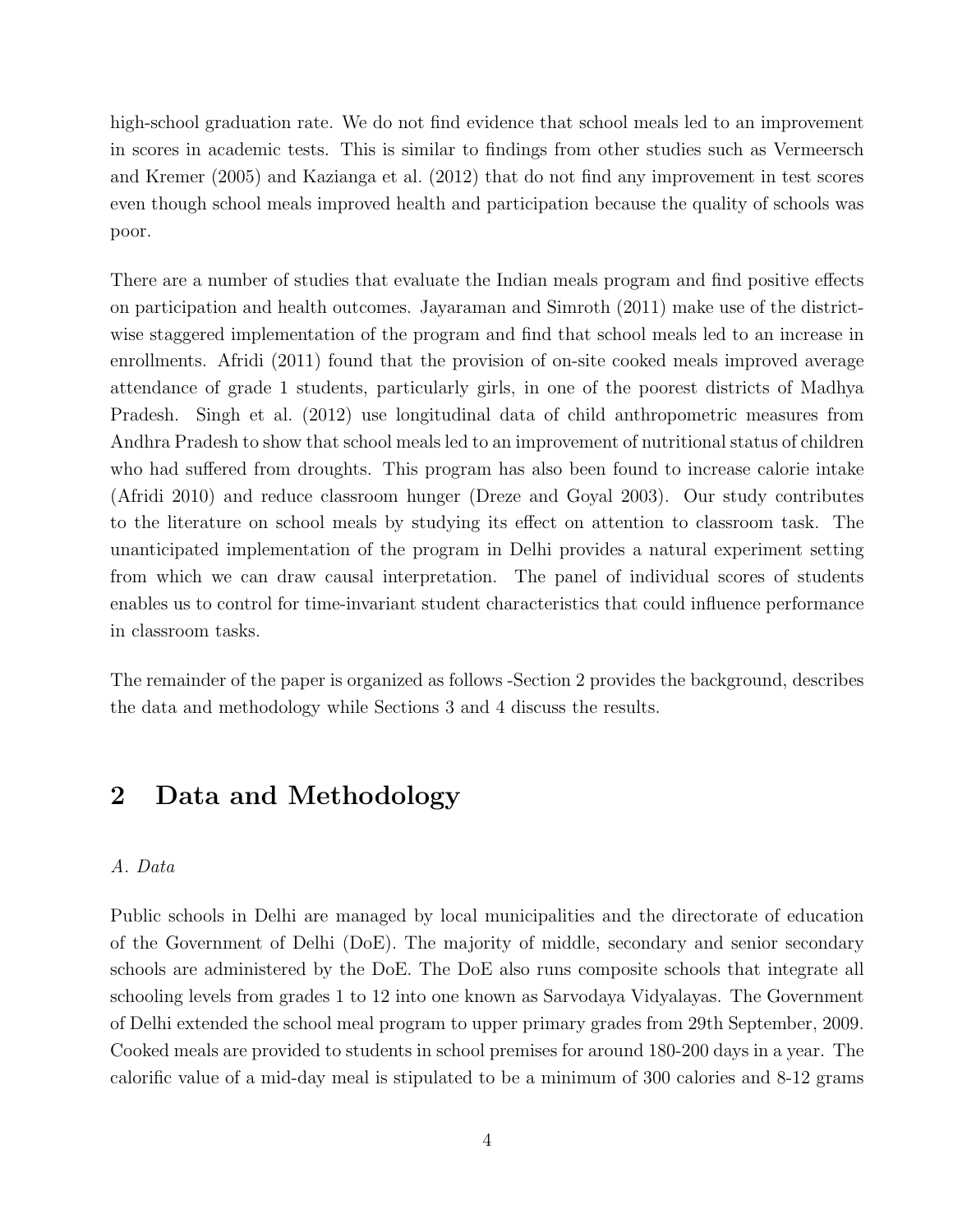of protein per child per day for primary grade students and 700 calories and 20 grams of protein for upper primary grades.The food-items ,selected on the basis of acceptability and nutritive content, that can be served under this scheme are rice or bread with pulses or vegetables and one sweet. The provision of meals to schools is contracted to NGOs. In 2009-10, the Delhi MDM scheme covered approximately 2.5 million students of primary and upper-primary grades.

The data used in this study come from 16 Sarvodaya schools out of 185 in all. Delhi has 8 districts and Sarvodaya schools are spread across all of these. We were in communication with the DoE about the possibility of introduction of meals in upper grades and there was no expectation of this happening until the end of the year. Our initial strategy was to compare the performance of grade 5 students who were getting meals using upper grades as control and then follow up with a survey after the program was started in upper grades. In order to do this, we sampled 4 schools from each district making our total sample 32. We visited these schools to administer the tests from August 2009. Halfway through our survey, the meals were extended to upper grades. This meant that we could not apply our earlier strategy of using upper grades as controls. We decided to use this shock to identify causality in upper grades. We re-visited the schools for a second round of tests from February 2010. We had 2 months, February and April, to complete our second survey before summer holidays started<sup>5</sup>. Since, we knew we could not cover all schools in this time, we drew a sample of 16 from the 32 schools. This is the sample we use for this study.

We chose Sarvodaya schools for three reasons: first, these schools allow us to compare the effect of the cooked meals on students in primary and upper primary grades holding the characteristics of the school constant. Second, admission into Sarvodaya schools in any grade is free of cost and no screening is conducted for admission into these schools. This ensures that our sample of students is comparable to the average public school student in Delhi in terms of ability. Third, these schools are spread across all municipality zones of Delhi which makes the sample of students more representative.

The test instruments we use were designed to measure attention in classroom tasks and math and language skills. While the math and language tests were multiple choice questions selected from grade 5 text books, the tests of attention required students to solve maze puzzles. Puzzles, such as mazes, have been used extensively to study effort as performance in these is not conditional on reading, writing or math skills. Rather they require concentration and non-cognitive skills such as perseverance and patience (Niederle and Vesterlund, 2007; Hoff and Pandey, 2006; Gneezy,

<sup>5</sup>We could not visit schools in March because this is when exams are held. Summer holidays are in May and June.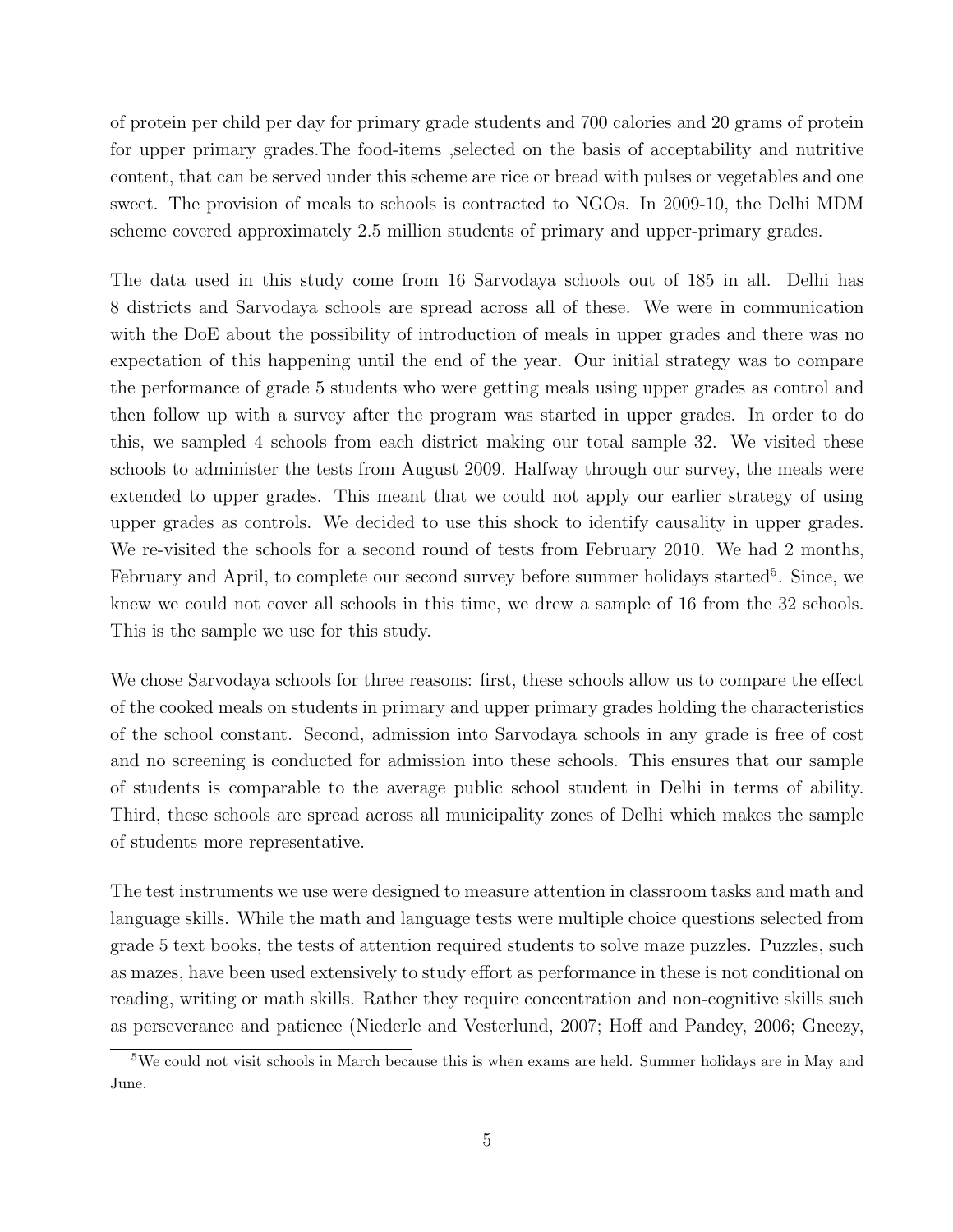Niederle, and Rustichini, 2003). The test was to find a path through a field from one side to the other of a maze without crossing the solid lines. These mazes were from Yahoo! Games suitable for children of age 10 (or fifth-graders). Most studies measure attention using tests that measure short-term memory, concentration and attention span such as Letter Cancellation Tests, Knox Cube Tests and Digit Span tests. These are difficult to implement in situations where class size is large (over 30 students) and teaching time limited<sup>6</sup> which is why we chose the maze puzzles.

The tests were conducted in the classroom during regular school hours. We conducted two sessions per round-before the lunch break (session 1) and after the lunch break (session 2). School meals are served before or during the lunch break. The average time between sessions was around 2 hours. Two female experimenters were assigned to one randomly selected section each in grade 5 and 7. Test booklets, with a pencil and an eraser, were distributed to all students present in the classroom. The test booklet consisted of five maze puzzles. Before conducting the test the experimenter demonstrated how to solve maze 1 to students. Students were then given 8 minutes to solve all five mazes<sup>7</sup>. The first two mazes were of the lowest difficulty level while the next three mazes were increasing in difficulty. The difficulty levels of the first two mazes were kept the same so that the first maze could be treated as a practice maze. The set of puzzles differed between sessions but not rounds. Each maze carried 1 point. Thus, the minimum a student could score in one session is 0 and the maximum score in 4. The test booklets were identical for both grades which suggests that the mazes may have been easier for students of grade 7.

After 8 minutes, students were asked to stop solving mazes and move to the next section which had the math and language questions. In the test booklet, each question included an example that showed how to solve it. The instructors explained these examples to students. In round 1, there were 4 text book questions- one Hindi, one English, two counting and addition problems and one logical reasoning question. Students were given 12 minutes to solve these questions. In round 2, 3 additional language and arithmatic questions in exactly the same pattern were added and students were given 15 minutes to solve this section. Each question carried one point. Data on socio-economic characteristics, food-intake by students on the day of the survey, their heights and weights were also collected after the tests in both rounds. In the second round 10 students in each grade were randomly chosen to be interviewed for additional details of students' socioeconomic characteristics such as parents' occupation, number of siblings and type of residence.

<sup>6</sup>Classes are held for approximately 50 mins per period

<sup>&</sup>lt;sup>7</sup>In our pilot study we found that students needed 6 minutes on average to solve 5 mazes. We added 2 minutes over this in the final experiment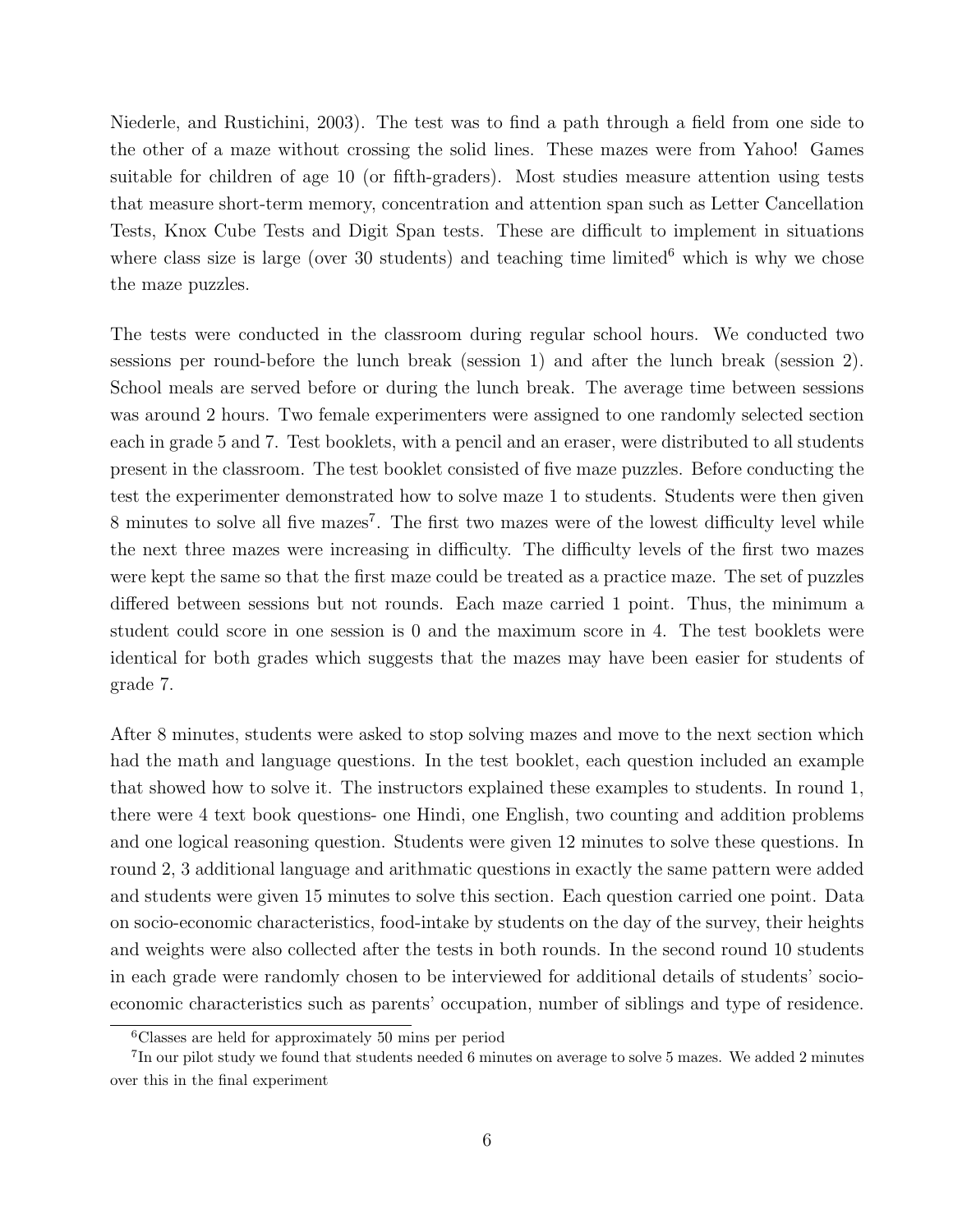Table 1 summarizes the timeline of this study.

Table 2 shows some individual-level baseline summary statistics. 560 grade 7 and 618 grade 5 students took the test in Round 1. As expected, grade 7 students could solve more mazes and questions than grade 5 students. However, on average, the quality of schools was poor. Students could solve less than half of the academic question. There were more girls than boys in grade 7 compared to grade 5. This could be because there are more girls' schools in the sample and schools are segregated by gender only in upper grades. The nutritional status of students is adequate as seen from the mean height-for-age<sup>8</sup>. The uptake of the meal was not universal and about 50% of grade 5 students who were entitled to meals in round 1 ate school meals on the day of survey. From the students' interview, however, we find no systematic difference in socio-economic status of grade 7 and 5 students which suggests that grade 5 students are an acceptable placebo group.

Of the 560 grade 7 students, 117 (21%) did not appear for the test in round 2. We cannot be sure if these students had left the school or were simply absent on the day of the test. However, since the school visits were unannounced we do not expect selection by students to take the test. Columns 1 and 2 of table 3 compare the individual observable characteristics of students who dropped out of the sample in round 2 to those that were present in both rounds. We find that there are no systematic differences on observables of grade 7 students who stayed in the sample and those that dropped out. Table 1 in the Appendix describes the pattern of attrition in the grade 5. Students who were not found in the second round were clearly the better students. Since potential gains in scores of the students who were present in both rounds is higher, the placebo effect is likely to be the upper-bound.

#### B. Methodology

We use a Difference-in-Difference (DID) strategy to estimate the effect of school meals. The outcomes of interest are scores in mazes and questions of grade 7 students. We identify the treatment and control schools on the basis of whether they changed their meal provision status for grades 6 to 8 between rounds or not. This makes schools which were administered round 1 tests before 29th September, 2009 the treatment group while schools visited after this date are the control schools. The treatment schools had meals for upper grades in round 2 but not round 1 while the control schools had meals in both rounds. The control schools were already receiving meals for at least 2 weeks by the time of the first visit. This is long enough for the impact of of school meals on concentration through channels such as hunger alleviation and

<sup>8</sup>The cut-off for malnutrition is less than -2SD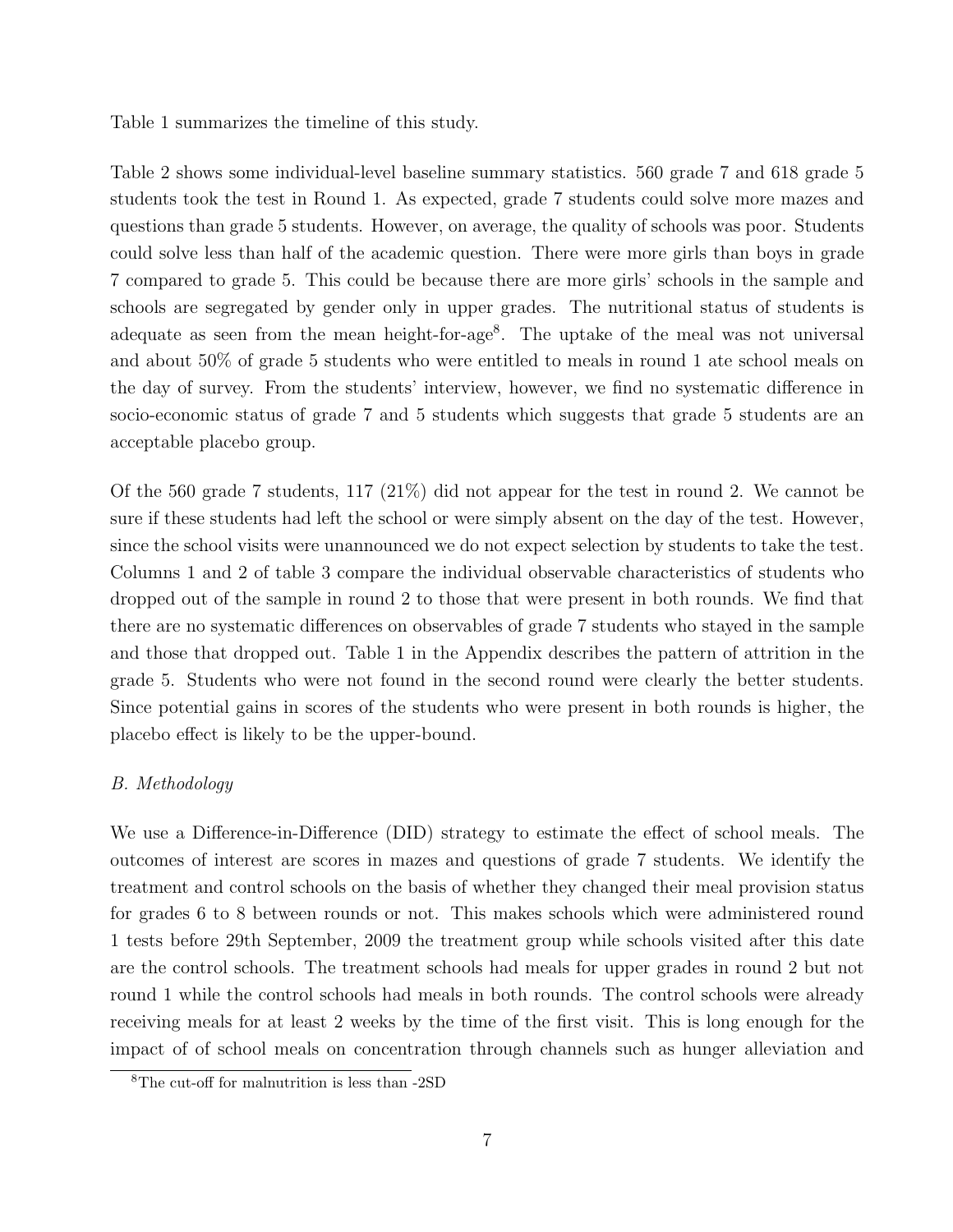short-term memory to manifest in control schools.

The date of visit to a school was randomly selected and the date of expansion of the program was unanticipated. The timing of the policy change and the date of school survey exogenously determine whether a school falls in the treatment or control group. Here, treatment status is determined at the school-level and not by whether the students ate meals on the day of visit. This enables us to use the Intention-to-Treat estimator. The ITT estimator is appropriate in this context for two reasons- First, given the non-universal uptake of the meal program, whether a child eats school meals on the day of survey could be endogenous to what is being served that day, whether the child had meals at home and other characteristics. A student may not consume school meals on all days. Using ITT enables me to capture the average effect of school meals for a child irrespective of whether she took school meals on the day of tests. Second, ITT estimators are suitable to capture possible peer-effects of school meals. For example, even if a child does not eat school meals, her concentration at work might improve if her disadvantaged classmates ate the meals and were less distracted.

We compare the gain in scores in the same session between rounds to identify treatment effects. The advantages of this are that- (a) We are comparing sessions that were held during the same time of a school day. Students' attention could vary by time of the day. For example, by the end of the school day students may be tired and their attention levels could see a natural decrease. (b) We are comparing scores in the same tests as the booklets differed in sessions and not in the rounds. (c) Estimating the treatment effect separately for each session, further, enables us to identify the long-term impact on health and cognition and the more immediate effect of reducing hunger of school meals. Comparing gains in session 1, when students had not eaten school meals, gives us the impact due to improvement in children's health and nutritional status. Changes in scores in session 2, held after meal distribution, can be interpreted as the combined effect of health and the short-term factors such as memory and hunger alleviation.

Table 4 compares the changes in the mean maze scores between rounds for control and treatment students using the individual balanced panel of 442 grade 7 students. Panel A shows the scores in session 1 and Panel B shows the scores in session 2. In Panel A, we see that the mean baseline score of control schools (which already had meals for at least 2 weeks) is higher than treatment. There was an improvement in maze scores over rounds for students of both treatment and control schools. This could be due to a learning effect as well as the impact on attention due to extension of the meal program between the two rounds. While the learning effect would be valid for students in the control and treatment school the latter effect would exist only for the treatment group. The difference in gain in scores between treatment and control schools could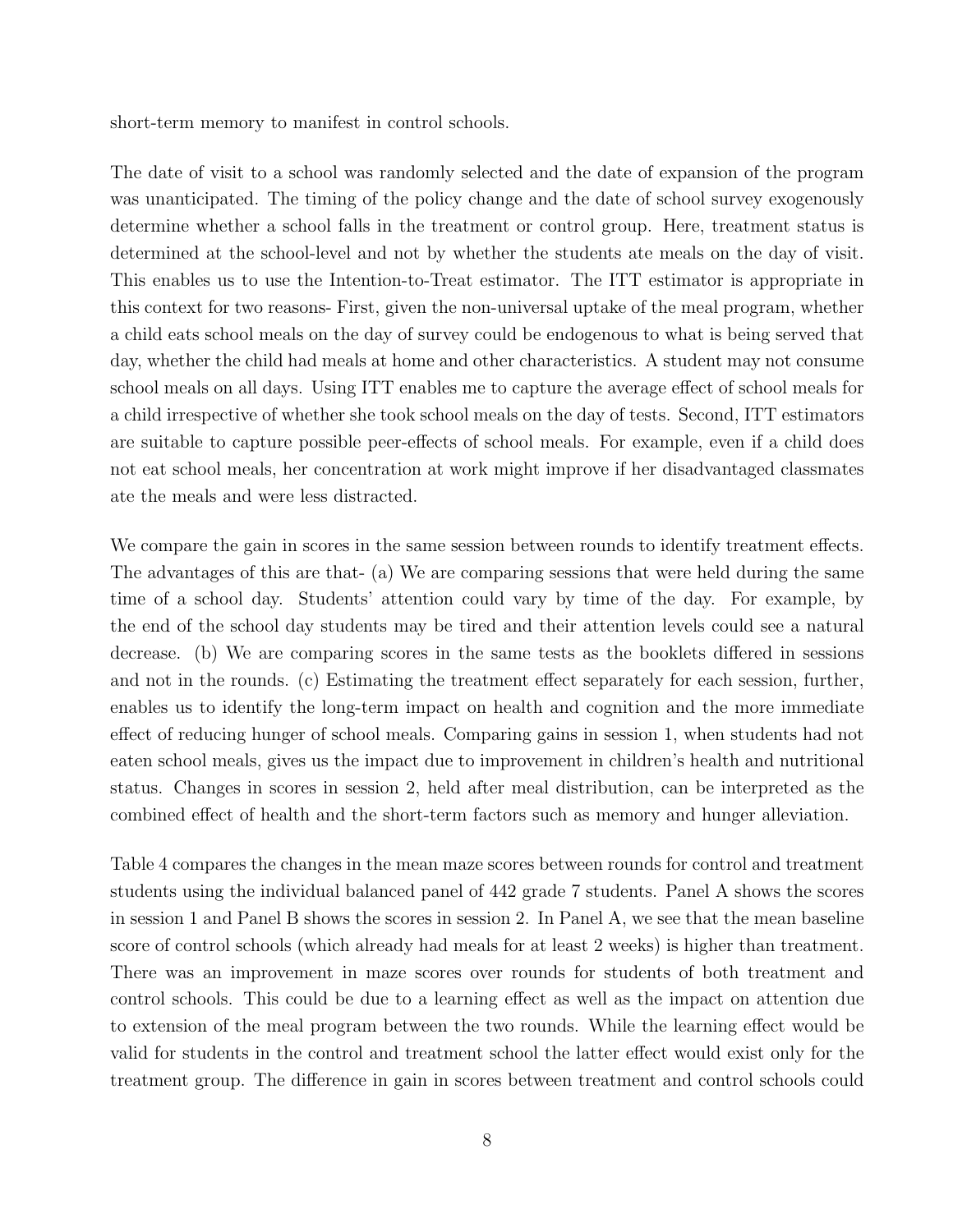then be attributed to the school meal program. The gain made by treatment schools in round 2 was higher than control schools (by 0.09). Thus, treatment schools got 0.09 more mazes correct in round 2 compared to control schools. This improvement can be interpreted as the effect of the meal program, other things remaining constant. Our assumption here is that the learning effect of control and treatment schools would be the equivalent if all schools had meals. Panel B shows that the effect of school meals was positive although insignificant in the post-lunch break session. Students in treatment schools improved scores in these mazes by 0.16 mazes compared to control schools. In fact, there was a reversal of trends after the school meals and the scores of treatment schools were higher than control schools.

Table 5 compares the baseline school and student characteristics of grade 7 students. Panel I shows the school-level differences between treatment and control schools. Control schools scored better in tests of math and language suggesting that these schools had better academic performance that treatment schools. It is hard to say if this is the result of getting the meals in round 1 or some exogenous school quality. Panel II shows the student-level differences between treatment and control schools. Students in control schools were older which can be explained by the difference in the timing of the first visit. There were significantly fewer girls in the treatment schools. But there does not appear to be any difference on socio-economic characteristics for the sub-sample of students who were selected for a household interview which suggests that the difference in academic scores may be influenced more by school than student characteristics.

Apart from the observable differences in child-characteristics, there are others such as micronutrient deficiencies and conditions at home that could influence the impact of school meals . These are not adequately measured by our data. We, therefore, use child-fixed effects to control for all time-invariant omitted child variables that could influence attention. The specification we use is:

$$
S_{ijsr} = \alpha_0 + \alpha_1 Round_r + \alpha_2 Treat_j * Round_r + \gamma Age_{ir} + \mathbf{M}_{jr} + \mu_i + \epsilon_{ijsr}
$$
 (1)

This equation estimates the treatment effect for grade 7 students. In this equation,  $S_{ijsr}$  is the score of student i of grade 7 in school j in session s in round r. Round<sub>r</sub> takes value 1 if the score is recorded for round 2 and 0 if round 1. The variable  $Treat_j$  takes value 1 if school j started cooked meals for grade 7 in the round 2 but not round 1 and 0 if it was started in round 1. Age<sub>ir</sub> is age of the child in round r. This controls for the change in difficulty level of the mazes for the the same students over rounds.  $M_{ir}$  is a vector of dummies for the menu served in control schools and day of the week. Three of the six control schools provided a different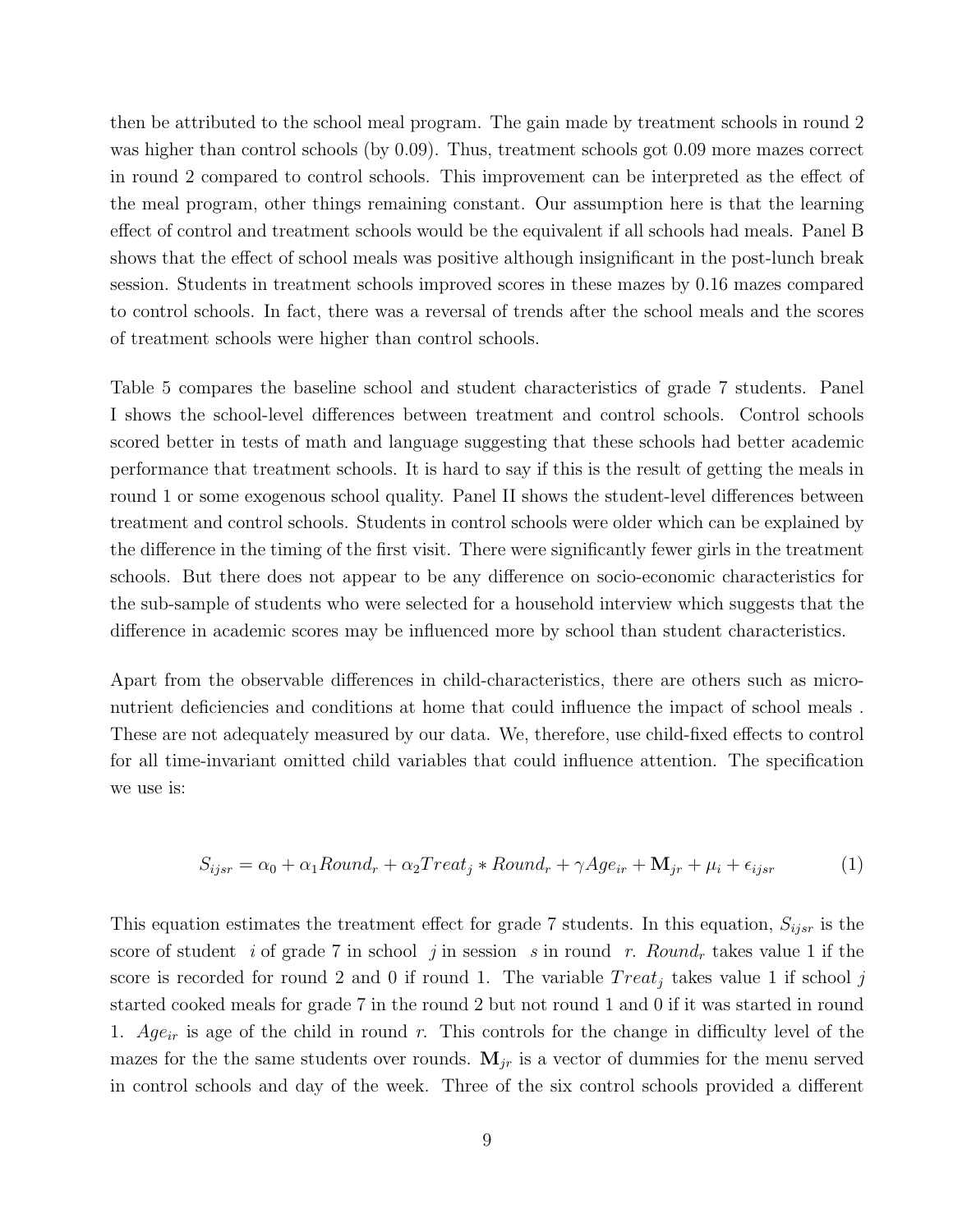menu in each round. The meal menu is fixed by day of the week and the same item cannot be provided on two consecutive days which makes it easy for students to predict what they would receive. This could lead to selective attendance and variation in uptake of the meal that could confound the treatment effect. The menu dummies allow control schools that changed menu to have a separate trend.  $\mu_i$  is the child-fixed effects and  $\epsilon_{ijsr}$  is the error term. Here, the coefficient on  $Round<sub>r</sub>$  is the learning effect between rounds. We are interested in the coefficient of  $Treat_i * Round_r (\alpha_2)$  which can be interpreted as the additional gain in test scores of session s made by treatment schools between rounds 1 and 2. This is the DID- ITT estimator.

The DID estimator would unbiased if pre-program trends in test scores are comparable between treatment and control schools. However, since control schools are observed only after the meals, we cannot test for this. Instead, we do a placebo test using grade 5 of the same schools. Students in grade 5 have been receiving school meals since they were enrolled. If there are no systematic differences at the school-level between treatment and control schools, the change in scores for grade 5 students in treatment schools should be comparable control schools. This would at least enable us to validate that at the *school-level*, treatment and control schools are not systematically different. To do this, we estimate equation (1) for students of grade 5 of the same schools and test for the significance of  $\alpha_2$ . If insignificant, this would suggest that when grades did not change their meal implementation status the trend in test scores between treatment and control schools would be parallel.

To test the heterogenous effect of school meals, I use the following equation:

$$
S_{ijsr} = \alpha_0 + \alpha_1 Round_r + \alpha_2 Treat_j * Round_r + \alpha_3 Treat_j * \delta * Round_r + \alpha_4 \delta * Round_r + \gamma Age_{ir} + \mathbf{M}_{jr} + \mu_i + \epsilon_{ijsr}
$$
\n(2)

Here  $\delta$  takes value 1 if a particular characteristic is satisfied and 0 if not.  $\alpha_2$  is the treatment effect when  $\delta$  is 0 and  $\alpha_2 + \alpha_3$  the effect when it equals 1. The significance of  $\alpha_3$  indicates if the two effects are statistically different.

### 3 Results

Figure 1 is describes the results in pictures. There does not seem to be any difference in the change in the average session 1 maze score of grade 7 students between rounds 1 and 2 across treatment and control schools. The trend of the score for grade 5, however, appears divergent. The average score in session 2 is a different picture. The score of treatment schools is lower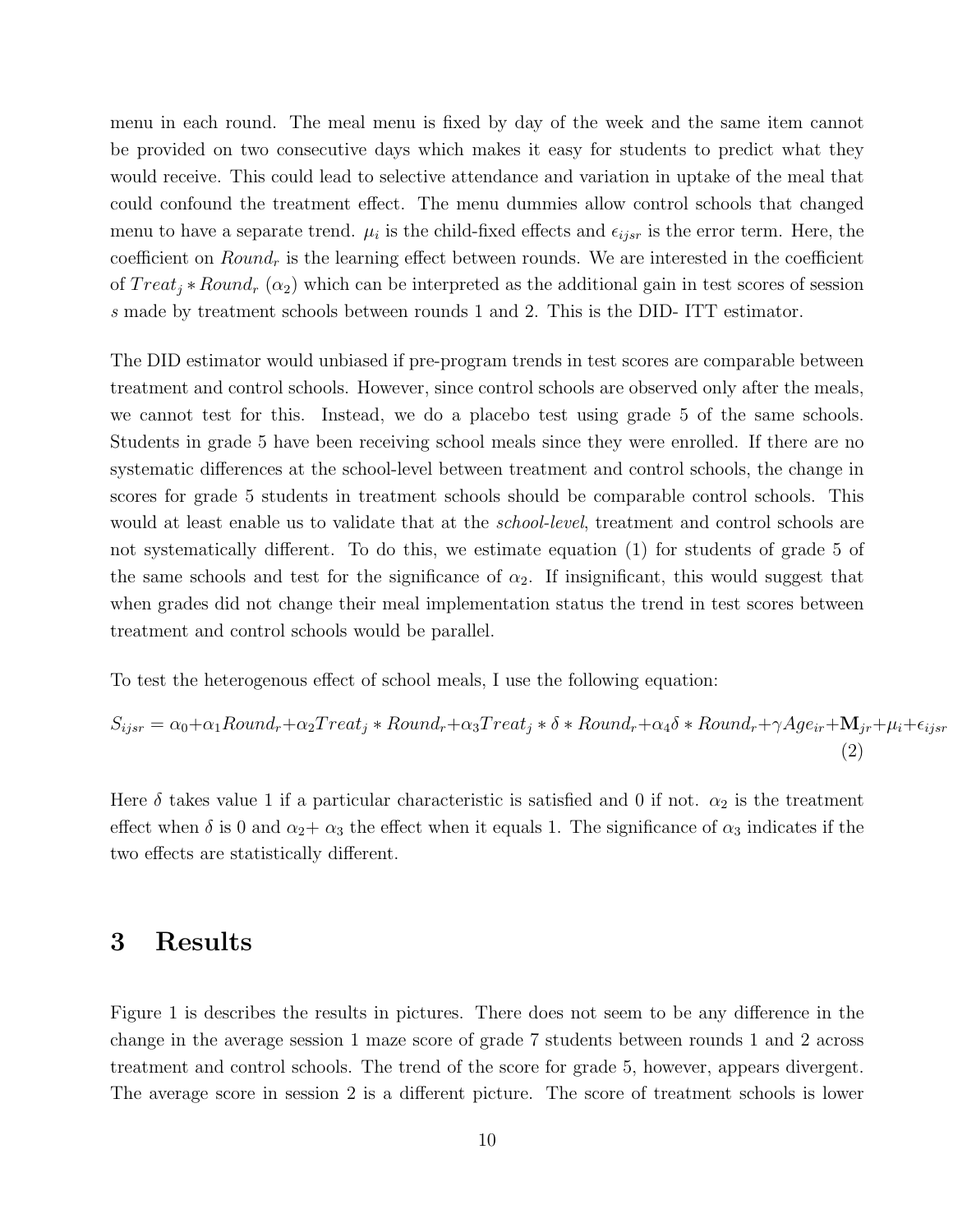scores in round 1, but by round 2 this was higher than control schools. This might lead to the question that maybe this is driven by some school differences that the data does not take into account. We do not know what the score of control school before the introduction of meals. However, looking at the score of grade 5 of the same schools, we find that there was no difference between the trend of treatment and control schools. This gives us some confidence that the schools were not systematically different, keeping the meal status unchanged. There still might be differences at the individual-level. However, the data does not allow to us to control for this. We now report the results of estimating equation (1).

Table 6 shows the overall effect of school meals on maze scores. Columns 1 to 3 estimate equation (1) with school-fixed effects and some basic controls of child characteristics. Columns 4 to 6 show the estimates from equation (1). Column 1 shows the effect on the total scores(summed over sessions) for grade 7. The coefficient on  $Treat * Round 2$  is 0.34 but this is insignificant. Columns 2 and 3 separate this effect by sessions. I find that the effect on scores in the session 1 is insignificant while that in session 2 is 0.42 (significant at 10%). This can be interpreted as improvement in maze scores by 0.42 mazes. This is significantly greater than the effect in session 1 as shown by the chi-square test statistic. The results follow the same pattern when estimated with child-fixed effects. I find no difference in test scores of the placebo group- grade 5 students of the same schools.

Table 7 shows the the differential effect by the difficulty level of mazes. The total score in the more difficult mazes (level 4 and 5) increased significantly due to school meals and this improvement was due to increase in scores in session 2.

### Heterogenous Effect on Maze Scores

Table 8 shows the effect by gender. There was no effect of school meals on total and session 1 scores of students of either gender. However, the meals improved the score of boys by 0.69. The effect on girls' scores was 0.37 but this difference does not seem to be statistically significant. This suggests that boys and girls gained equally from meals.

Table 9 shows the results by school quality. We measure school quality by percentage of students who passed the centralised examination in grade 12, averaged for previous 2 years. Schools that had higher graduation rate than the sample median are called *Good* schools. We see that the treatment effect was concentrated entirely on good schools.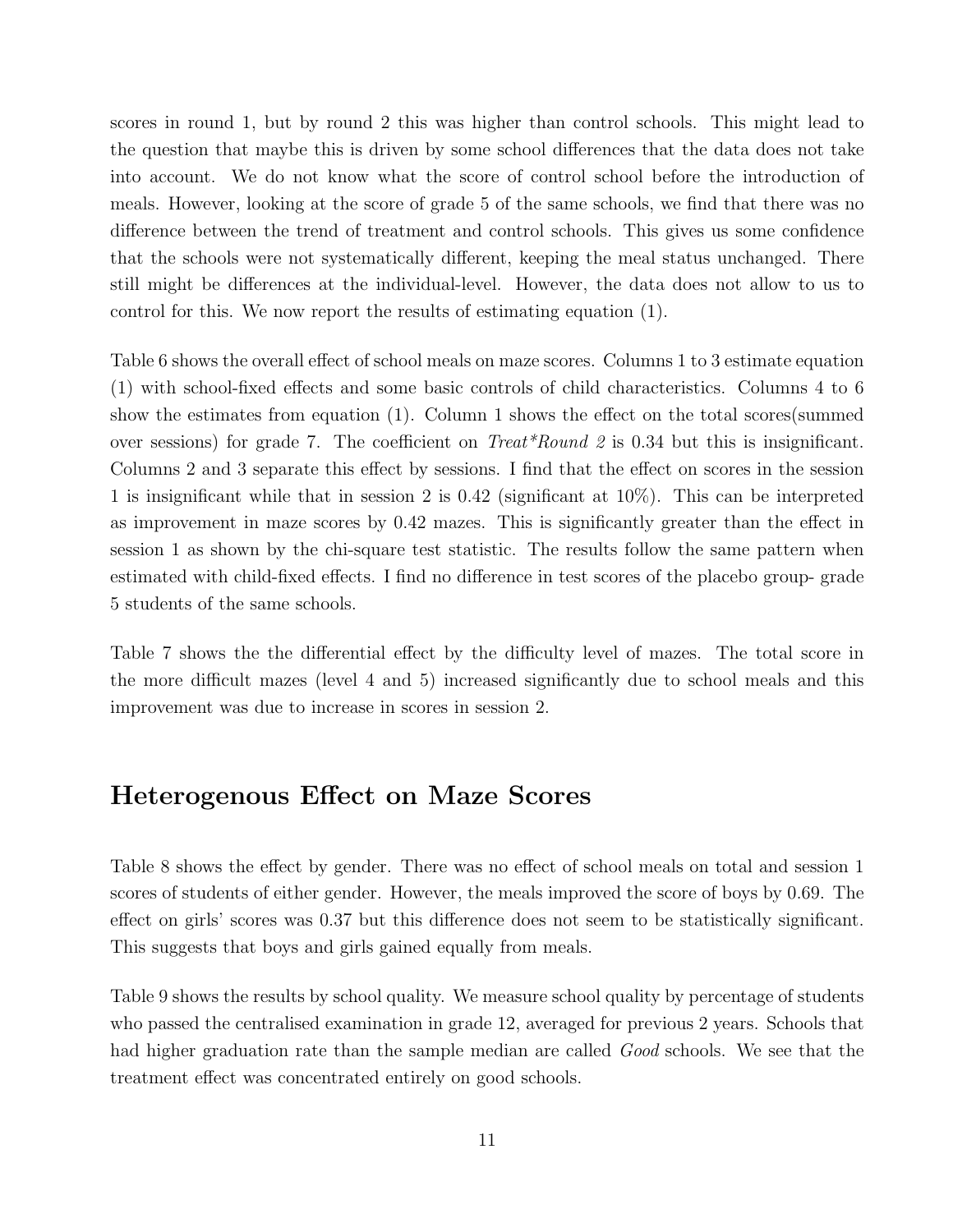

Figure 1: Average Score in Mazes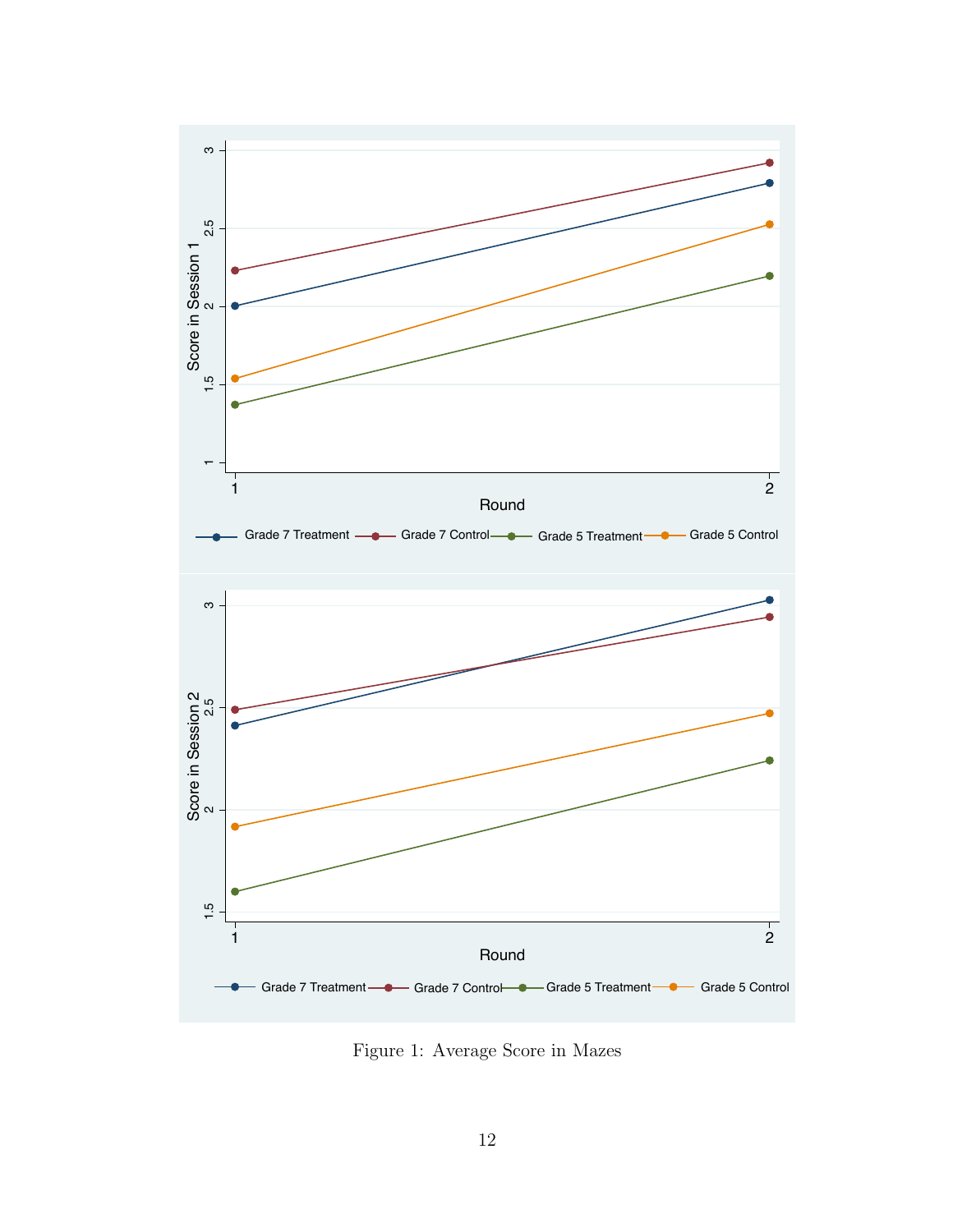School meals may have replaced meals brought from home. Table 10 shows the probit estimates of bringing meals from home after the introduction of school meals. We find that school meals led to a decline in the probability of grade 7 students bringing home meals. We find no such effect on grade 5. We next test if there was any differential impact of school meals by the prevalence of home meals. For treatment school, where school meals may have displaced home meal, we use the proportion of grade 7 students who ate home meals in round 2 as a measure of extent of home meals. For control schools, we use the average proportion of grade 7 students who ate home meals in both rounds. We, then, categorise a school as "Less Home Meals" if the proportion of students who ate home meals was less than the sample median and estimate equation (2). The results are shown in table 11. We find that almost all gains of school meals was concentrated in these schools where relatively fewer students eat home meals.

Table 12 shows the effect of estimating equation (1) with school-fixed effects and keeping all students who were present in round1. The pattern of effects remains the same as the student panel with insignificant improvement in session 1 scores. The effect on session 2 scores is 0.49 , higher than what we find in the student panel. The total effect is insignificant. This suggests that estimates from the student panel are likely to be underestimates.

## Effect on Scores in Math and Language Tests and BMI

Table 13 shows the results of estimating equation (1) for scores in the math and language test. I find a positive effect on session 1 scores but it is not possible to attribute this to school meals as grade 5 of treatment schools showed a similar improvement. There could be some unobservable changes at the school level which may have led to improvements in overall test scores.

We analyze if the effect on attention was associated with a corresponding improvement in health status of students in Table 14. This table shows the impact of the school meals on BMI-for-age of children. We chose BMI-for-age as an indicator of health as this appropriately measures short-term improvement in nutrition. We find the school meals did not lead to any significant gains in BMI. Of course, there could be other health improvements by reduction of deficiencies but this is beyond the scope of these data.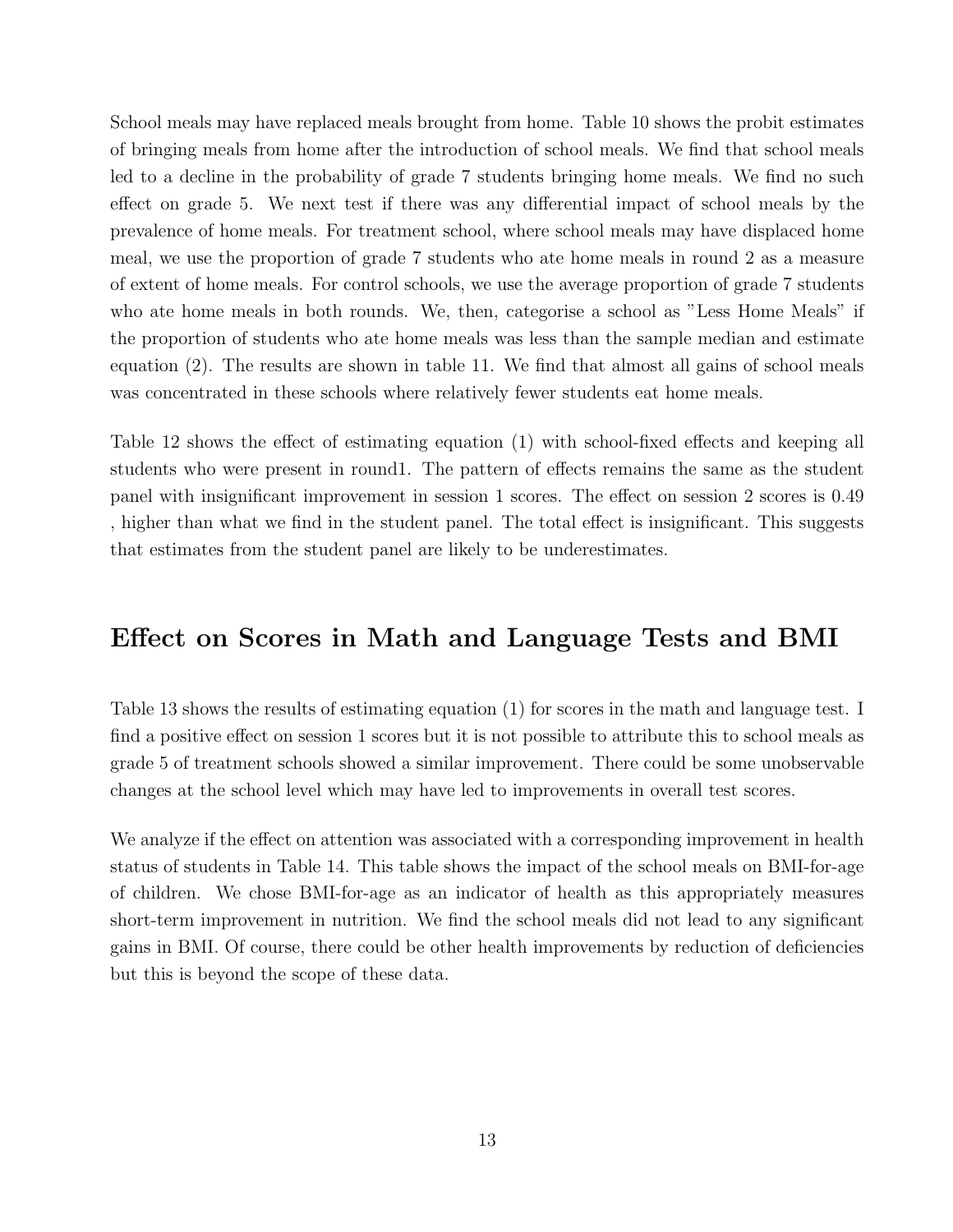### 4 Discussion of Results

We find that school meals had a positive effect on classroom attention of student. The scores of grade 7 students in mazes improved as a result of the meals. This improvement was significant in sessions held after meals had been distributed on the day of school visit. Students were, moreover, able to solve the more difficult mazes. The effect of school meals was more pronounced in schools where relatively fewer students ate packed meals from home. We also find that school quality mattered and the effect was higher in academically better performing schools. This may seem to be contradictory as one would expect that academically better schools are likely to have a less deprived students who would bring packed lunch. However, the correlation between these two measures is insignificant (correlation coeffient= -0.02).

# References

- Afridi, Farzana (2010) 'Child welfare programs and child nutrition: Evidence from a mandated school meal program in india.' Journal of Development Economics 92(2), 152–165
- $(2011)$  'The impact of school meals on school participation: evidence from rural india.' Journal of Development Studies 47(11), 1636–1656
- Dreze, Jean, and Aparajita Goyal (2003) 'Future of mid-day meals.' *Economic and Political* Weekly pp. 4673–4683
- Educational Consultants India Limited (2007) 'Study of student's attendance in primary and upper primary schools.' Technical Report, Research, Evaluation and Studies Unit
- Galal, Osman M, Charlotte G Neumann, and Judie Hulett (2005) 'Preface.' Food & Nutrition Bulletin 26(Supplement 2), 127–130
- International Food Policy Research Institute (2009) 'Global hunger index.' Technical Report
- International Institute of Population Sciences (2007) 'National family health survey-3, 2005- 2006'
- Jayaraman, Rajshri, and Dora Simroth (2011) 'the impact of school lunches on primary school enrollment: evidence from india's midday meal scheme.' CESifo Working Paper No. 3679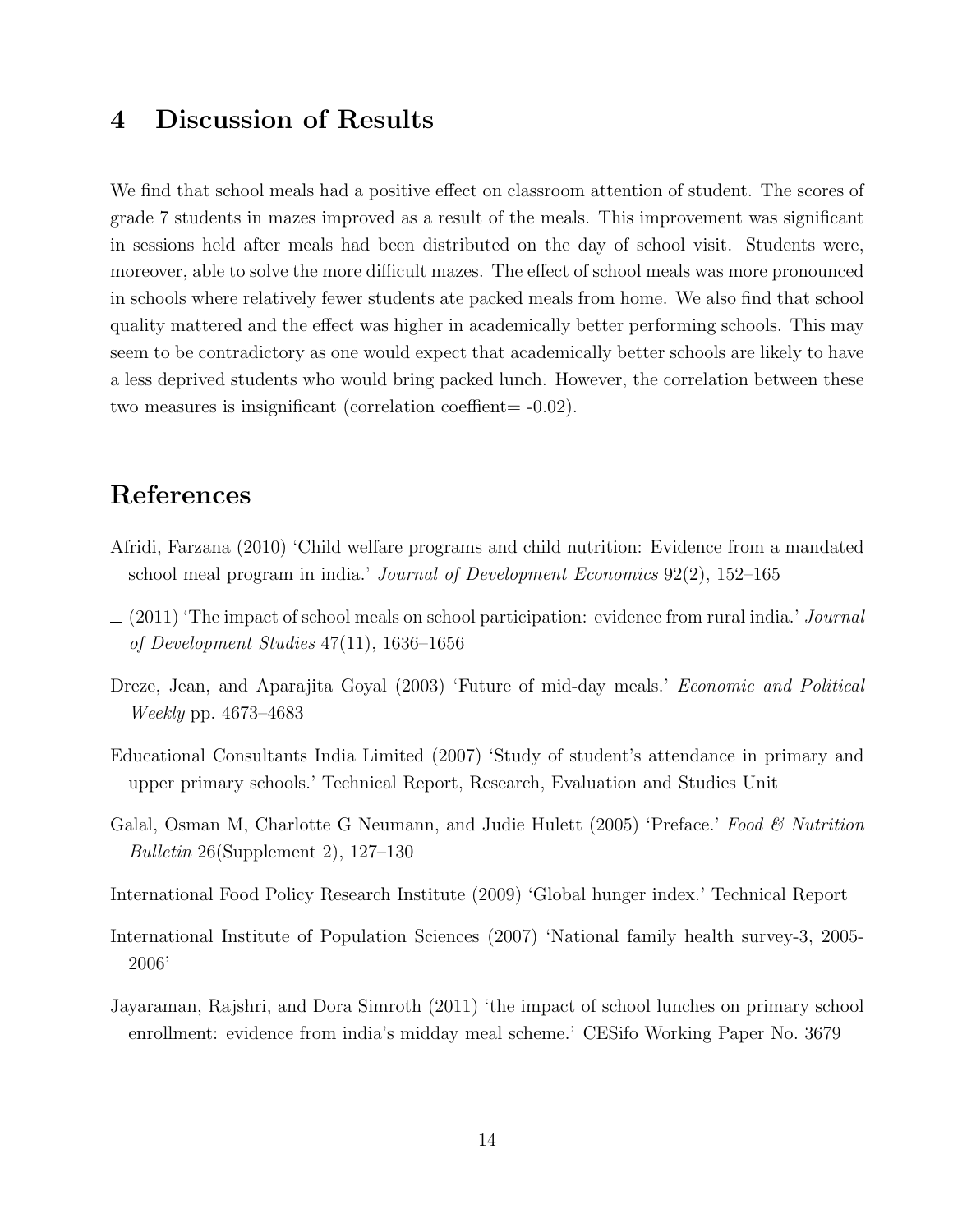- Kazianga, Harounan, Damien de Walque, and Harold Alderman (2012) 'Educational and child labour impacts of two food-for-education schemes: evidence from a randomised trial in rural burkina faso.' Journal of African Economies 21(5), 723–760
- Muralidharan, Karthik, and Michael Kremer (2006) 'Public and private schools in rural india.' Harvard University, Department of Economics, Cambridge, MA
- Pratham (2009) 'Annual status of education report (rural).' Technical Report
- Pritchett, Lant, and Varad Pande (2006) 'Making primary education work for india's rural poor: A proposal for effective decentralization.' New Delhi: World Bank
- Singh, Abhijeet, Albert Park, and Stefan Dercon (2012) 'School meals as a safety net: An evaluation of the mid-day meal in india.' Economic Development and Cultural Change
- Vermeersch, Christel, and Michael Kremer (2005) School meals, educational achievement, and school competition: evidence from a randomized evaluation, vol. 3523 (World Bank Publications)

| Table 1: Timeline of study |  |
|----------------------------|--|
|----------------------------|--|

| Date                            | Activity                                                     |  |  |
|---------------------------------|--------------------------------------------------------------|--|--|
| 1st August-8th September 2009   | Baseline in 10 schools (Round 1). No Meals for upper grades. |  |  |
| September 29th 2009             | Meals introduced in upper grades of all schools              |  |  |
| 8th October- 3rd November, 2009 | Baseline in 8 schools (Round 1).                             |  |  |
| 1st February- 31st April, 2010  | Follow-up in all schools (Round 2). Household questionnaire  |  |  |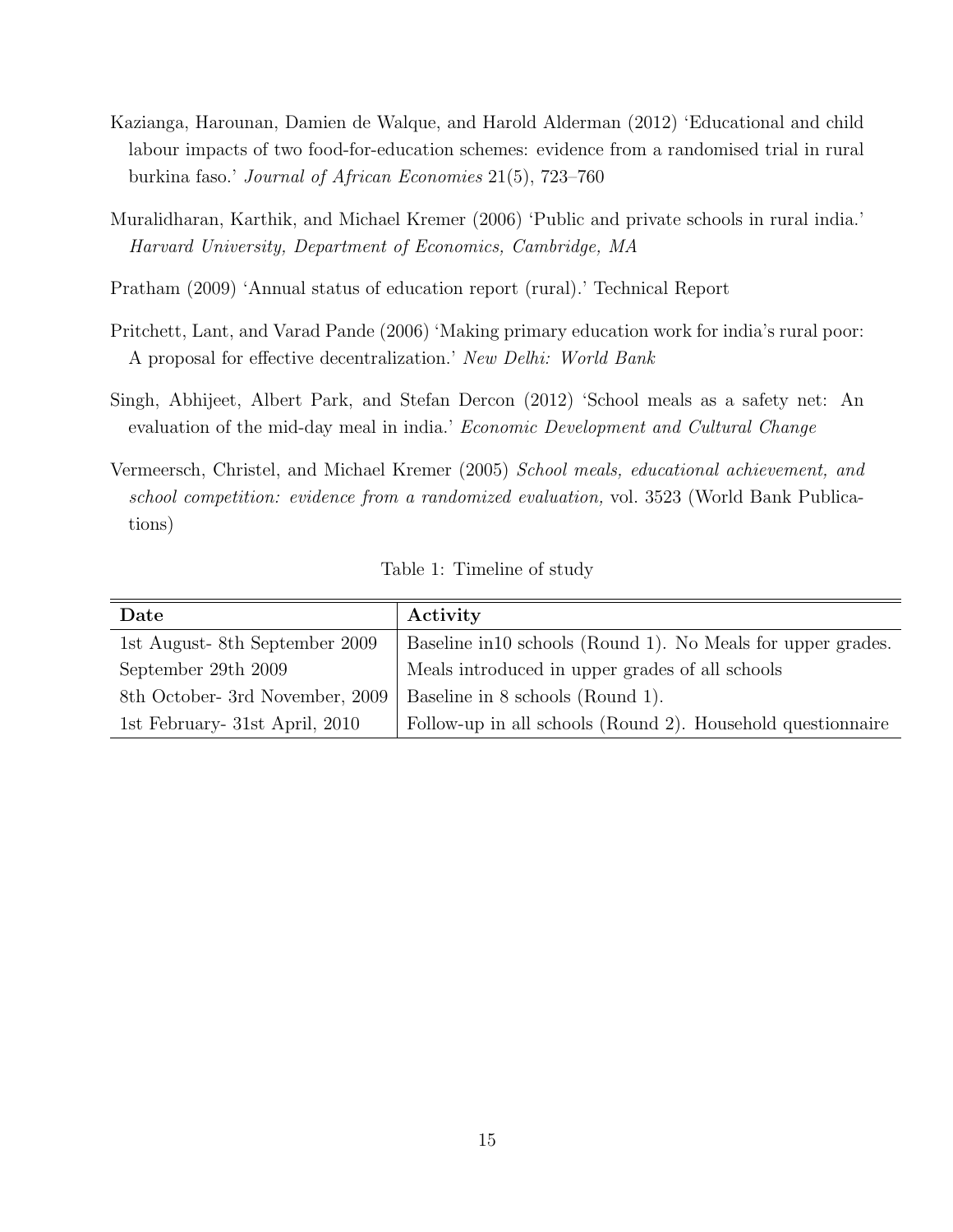|                                  | Grade 5  | Grade 7 | Difference |
|----------------------------------|----------|---------|------------|
| Number of students               | 618      | 560     |            |
| Age (in Years)                   | 9.36     | 11.85   | $2.48***$  |
|                                  | 0.029    | 0.048   |            |
| Score Mazes Session $1$ (0-4)    | 1.52     | 2.10    | $0.58***$  |
|                                  | 0.050    | 0.055   |            |
| Score Mazes Session $2(0-4)$     | 1.85     | 2.46    | $0.62***$  |
|                                  | 0.058    | 0.057   |            |
| Score Questions Session $1(0-4)$ | $1.37\,$ | 1.51    | $0.13***$  |
|                                  | 0.038    | 0.041   |            |
| Score Questions Session $1(0-4)$ | $1.37\,$ | 1.84    | $0.47***$  |
|                                  | 0.038    | 0.041   |            |
| Ate school meals                 | 0.24     | 0.51    | $0.27***$  |
|                                  | (0.020)  | (0.020) |            |
| Height-for-Age                   | $-1.28$  | $-1.18$ | 0.10       |
|                                  | 0.044    | 0.052   |            |
| Girls                            | 0.60     | 0.65    | $0.05*$    |
|                                  | 0.020    | 0.020   |            |
| <b>Student Characteristics</b>   |          |         |            |
| Number of students               | 123      | 121     |            |
| (i) Father's Occupation          |          |         |            |
| Regular Salaried                 | 0.32     | 0.26    | $-0.05$    |
|                                  | 0.042    | 0.040   |            |
| Mechanics                        | 0.29     | 0.22    | $-0.07$    |
|                                  | 0.041    | 0.038   |            |
| Other skilled workers            | 0.11     | 0.15    | 0.04       |
|                                  | 0.028    | 0.032   |            |
| Small business                   | 0.11     | 0.16    | 0.05       |
|                                  | 0.028    | 0.033   |            |
| Unskilled                        | 0.10     | 0.11    | 0.01       |
|                                  | 0.027    | 0.028   |            |
| (ii) Working Mother              | 0.23     | 0.24    | 0.01       |
|                                  | 0.038    | 0.039   |            |
| (iii) Owner-occupied home        | 0.72     | 0.69    | $-0.04$    |
|                                  | 0.040    | 0.042   |            |
| (iv) Tapped water at home        | $0.92\,$ | 0.85    | $-0.07$    |
|                                  | 0.025    | 0.032   |            |
| (v) Electricity connection       | 0.99     | 0.97    | $-0.02$    |
|                                  | 0.008    | 0.016   |            |

Table 2: Baseline Individual Summary Statistics

Standard errors in parenthesis. Significance level \*\*\* 1% \*\* 5% \*10%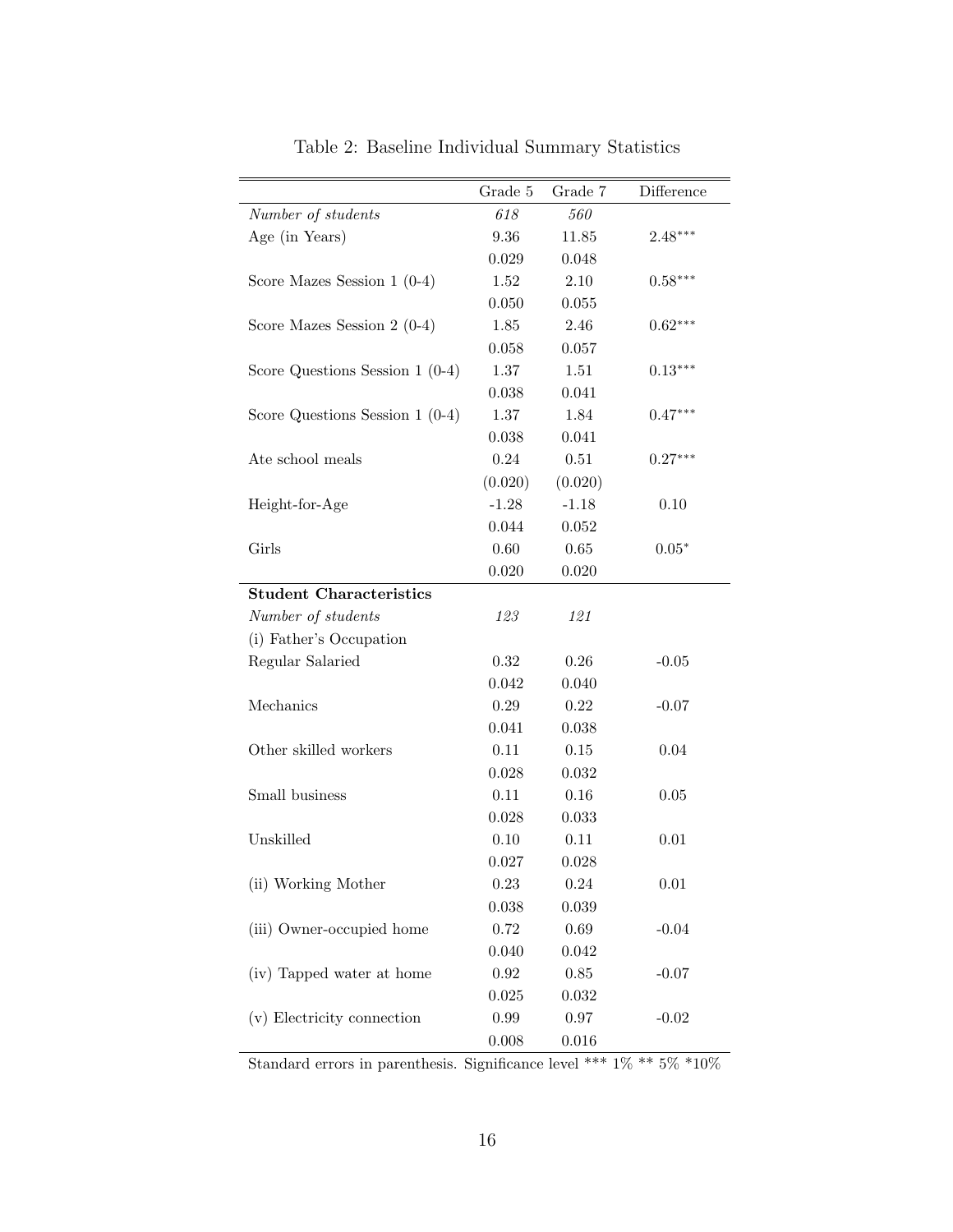| Students present            | Round 1 | Round 1 and 2 |
|-----------------------------|---------|---------------|
| Number of students          | 118     | 442           |
|                             | (1)     | (2)           |
| Score Mazes Session 1       | 2.13    | 2.09          |
|                             | (0.12)  | (0.06)        |
| Score Mazes Session 2       | 2.55    | 2.44          |
|                             | (0.13)  | (0.06)        |
| Score Questions Session 1   | 1.48    | 1.51          |
|                             | (0.09)  | (0.05)        |
| Score Questions Session 2   | 1.88    | 1.83          |
|                             | (0.10)  | (0.05)        |
| Score Logic Puzzles $(0-2)$ | 0.59    | 0.67          |
|                             | (0.06)  | (0.03)        |
| Age in Years                | 11.81   | 11.86         |
|                             | (0.10)  | (0.06)        |
| Height for age              | $-1.06$ | $-1.21$       |
|                             | (0.11)  | (0.06)        |
| Girls                       | 0.60    | 0.66          |
|                             | (0.05)  | (0.02)        |

Table 3: Attrition in Grade 7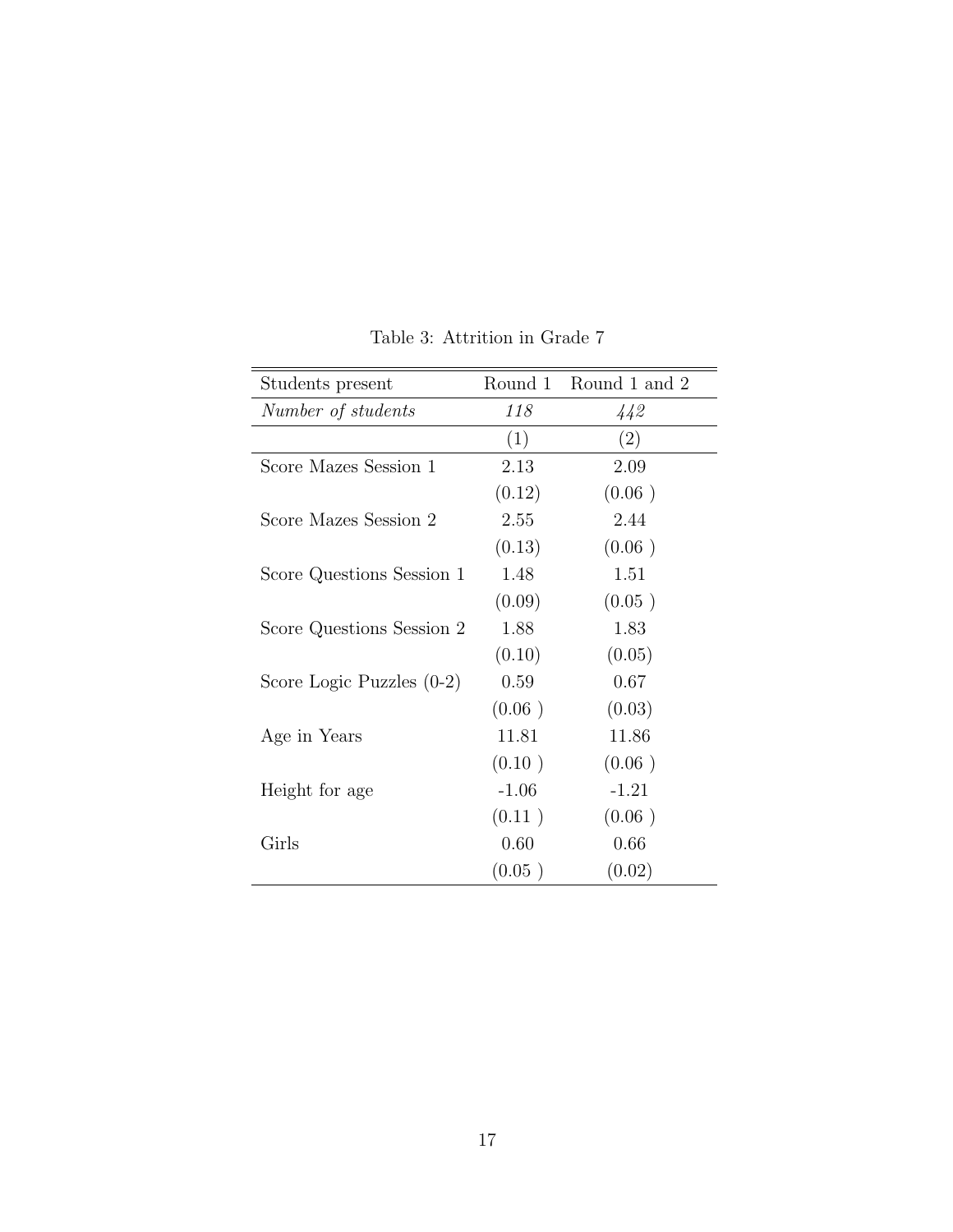| Panel A             |          |         |            |
|---------------------|----------|---------|------------|
| Session 1           | Round1   | Round 2 | Difference |
| Control $(N=164)$   | 2.23     | 2.92    | 0.69       |
|                     | (0.097)  | (0.094) | (0.100)    |
| Treatment $(N=278)$ | 2.00     | 2.79    | 0.78       |
|                     | (0.077)  | (0.083) | (0.084)    |
| Difference          | $-0.23*$ | $-0.13$ | 0.09       |
|                     | (0.125)  | (0.126) | (0.131)    |
| Panel B             |          |         |            |
| Session 2           | Round1   | Round 2 | Difference |
| Control $(N=164)$   | 2.49     | 2.94    | 0.45       |
|                     | (0.103)  | (0.102) | (0.108)    |
| Treatment $(N=278)$ | 2.41     | 3.028   | 0.62       |
|                     | (0.080)  | (0.077) | (0.080)    |
| Difference          | $-0.077$ | 0.083   | 0.16       |
|                     | (0.135)  | (0.130) | (0.133)    |

Table 4: Mean Scores- Grade 7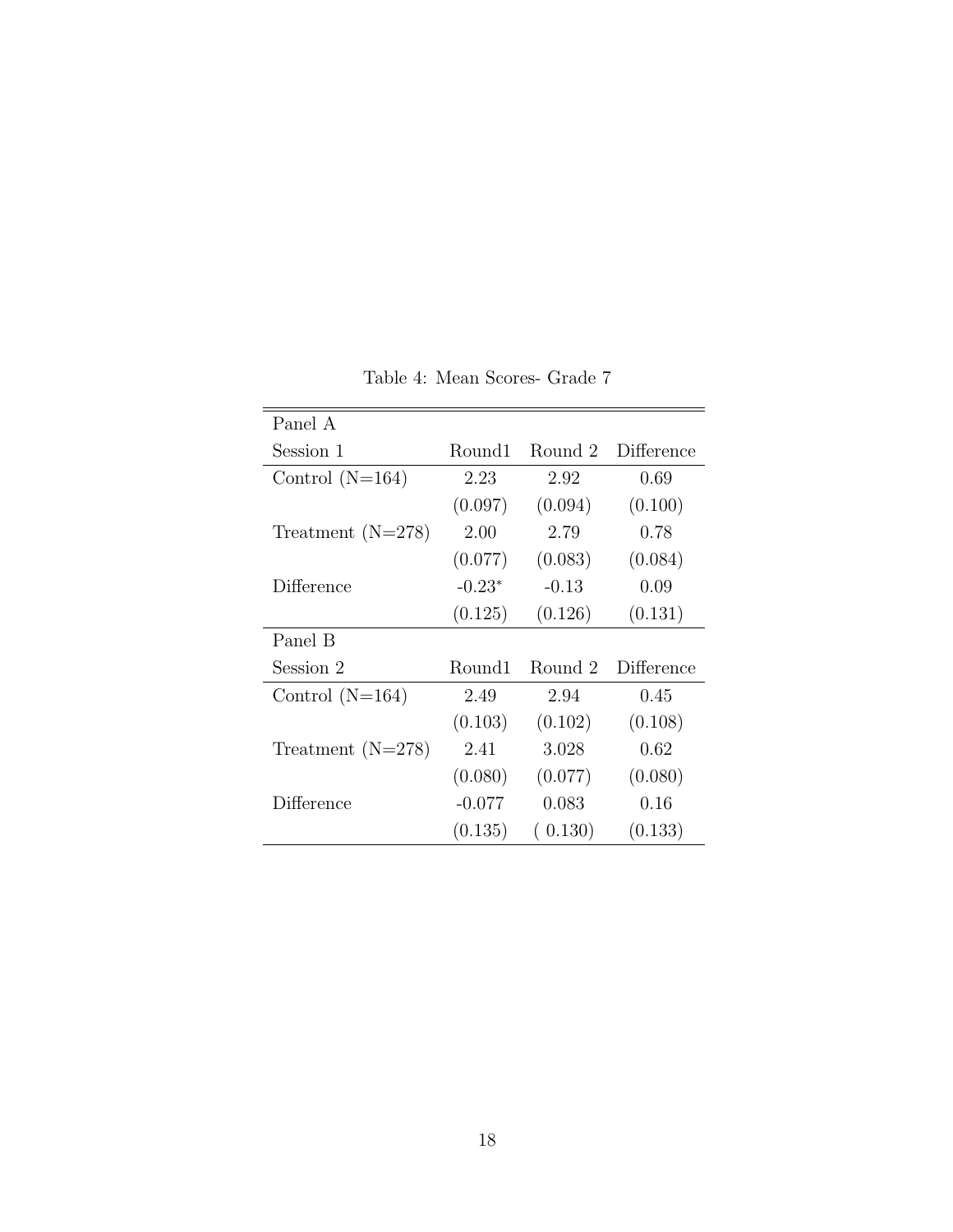|                                                                | Control   | Treatment | Difference  |
|----------------------------------------------------------------|-----------|-----------|-------------|
| Panel I: School Characteristics                                | $(N=6)$   | $(N=10)$  |             |
| Class size                                                     | 101.83    | 83.50     | $-18.33$    |
|                                                                | (16.02)   | (6.50)    | (14.80)     |
| Average Score in Math and Language                             | 3.33      | 2.79      | $-0.54$ **  |
|                                                                | (0.12)    | (0.17)    | (0.24)      |
| Panel II: Student Characteristics                              | $(N=165)$ | $(N=278)$ |             |
| Age in Years                                                   | 12.09     | 11.72     | $-0.37$ *** |
|                                                                | (0.10)    | (0.07)    | (0.11)      |
| Height-for-age                                                 | $-1.31$   | $-1.18$   | 0.13        |
|                                                                | (0.11)    | (0.08)    | (0.13)      |
| Girls                                                          | 0.72      | 0.63      | $-0.09$ *** |
|                                                                | (0.04)    | (0.03)    | (0.05)      |
| Solved IQ question in Session 1                                | 0.18      | 0.24      | 0.06        |
|                                                                | (0.03)    | (0.03)    | (0.04)      |
| Solved IQ question in Session 2                                | 0.46      | 0.44      | $-0.02$     |
|                                                                | (0.04)    | (0.03)    | (0.05)      |
| Panel III: Socio-Economic Characteristics (Student Sub-sample) | $(N=45)$  | $(N=76)$  |             |
| Father's Occupation                                            |           |           |             |
| Regular Salaried                                               | 0.29      | 0.22      | $-0.06$     |
|                                                                | (0.06)    | (0.05)    | (0.08)      |
| Mechanic                                                       | 0.17      | 0.26      | $0.09\,$    |
|                                                                | (0.05)    | (0.05)    | (0.08)      |
| Other Skilled Worker                                           | 0.12      | 0.16      | 0.04        |
|                                                                | (0.04)    | (0.04)    | (0.06)      |
| <b>Business</b>                                                | 0.21      | 0.13      | $-0.08$     |
|                                                                | (0.06)    | (0.04)    | (0.07)      |
| Unskilled Daily Wage Earner                                    | 0.10      | 0.13      | 0.04        |
|                                                                | (0.04)    | (0.04)    | (0.06)      |
| Working Mother                                                 | 0.24      | 0.21      | $-0.02$     |
|                                                                | (0.06)    | (0.05)    | (0.08)      |
| Owner-Occupied Home                                            | 0.71      | 0.67      | $-0.04$     |
|                                                                | (0.06)    | (0.05)    | (0.08)      |
| Water Connection at Home                                       | 0.83      | 0.88      | $0.05\,$    |
|                                                                | (0.05)    | (0.04)    | (0.06)      |
| Electricity Connection at Home                                 | 0.98      | $0.96\,$  | $-0.02$     |
|                                                                | (0.02)    | (0.02)    | (0.03)      |

Table 5: School and Individual Characteristics by Treatment Status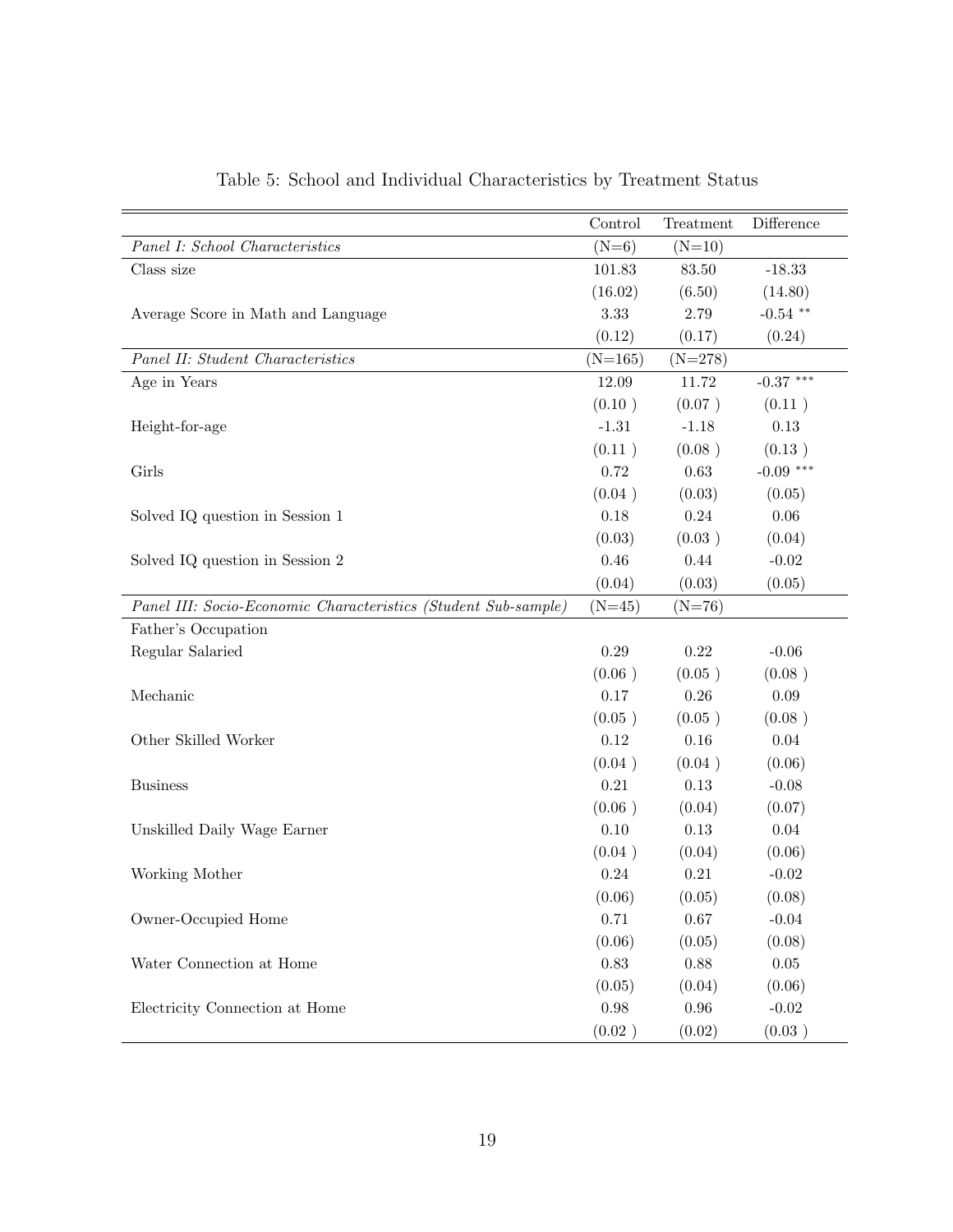|                                                                                                                        | Total       | Session1                         | Session2    | Total                        | Session <sub>1</sub> | Session <sub>2</sub> | Total                       | Session1           | Session <sub>2</sub>          |
|------------------------------------------------------------------------------------------------------------------------|-------------|----------------------------------|-------------|------------------------------|----------------------|----------------------|-----------------------------|--------------------|-------------------------------|
|                                                                                                                        | $\bigoplus$ | $\widehat{(\mathbf{2})}$         | $\odot$     | $\bigoplus$                  | $\widetilde{5}$      | $\widehat{\odot}$    | $(\widetilde{\mathcal{L}})$ | $\circledS$        | $\bigcirc$                    |
| $Treat*Round2$                                                                                                         | 0.338       | $-0.077$                         | $0.416*$    | $0.304\,$                    | $-0.103$             | $0.408*$             | $-0.155$                    | $-0.177$           | 0.022                         |
|                                                                                                                        | (0.314)     | (0.156)                          | (0.212)     | (0.321)                      | (0.154)              | (0.218)              | (0.329)                     | (0.181)            | (0.199)                       |
| Round <sub>2</sub>                                                                                                     | $1.114***$  | $0.899***$                       | $0.215\,$   | $1.000***$                   | $0.811***$           | 0.189                | $1.443***$                  | $0.968***$         | $0.474***$                    |
|                                                                                                                        | (0.244)     | (0.093)                          | (0.196)     | $\left(0.207\right)$ $0.175$ | (0.071)              | (0.173)              | (0.287)                     | (0.124)            | (0.184)                       |
| Age in Years                                                                                                           | $-0.084$    | $-0.055$                         | $-0.029$    |                              | 0.144                | 0.030                | 0.286                       | 0.049              | 0.237                         |
|                                                                                                                        | (0.093)     | (0.043)                          | (0.053)     | (0.212)                      | (0.133)              | (0.121)              | (0.173)                     | (0.118)            | (0.137)                       |
|                                                                                                                        | (0.047)     | (0.044)                          | (0.053)     | (0.112)                      | (0.131)              | (0.133)              | (0.084)                     | (0.110)            | (0.142)                       |
| Girl                                                                                                                   | $-0.357***$ | $-0.345***$                      | $-0.368***$ |                              |                      |                      |                             |                    |                               |
|                                                                                                                        | (0.085)     | (0.058)                          | (0.138)     |                              |                      |                      |                             |                    |                               |
| Girl                                                                                                                   | $-0.712***$ | $-0.345***$                      | $-0.368***$ |                              |                      |                      |                             |                    |                               |
|                                                                                                                        | (0.168)     | (0.058)                          | (0.138)     |                              |                      |                      |                             |                    |                               |
| Baseline HFA                                                                                                           | 0.137       | $0.071\,$                        | 0.066       |                              |                      |                      |                             |                    |                               |
|                                                                                                                        | (0.086)     | (0.046)                          | (0.046)     |                              |                      |                      |                             |                    |                               |
| Score in Logic Puzzle                                                                                                  | $0.382*$    | 0.173                            | $0.209***$  |                              |                      |                      |                             |                    |                               |
|                                                                                                                        | (0.182)     | (0.108)                          | (0.082)     |                              |                      |                      |                             |                    |                               |
| Constant                                                                                                               | $5.987***$  | $2.809***$                       | $3.177***$  | 2.547                        | 0.256                | 2.291                | $0.502\,$                   | 0.988              | $-0.486$                      |
|                                                                                                                        | (1.055)     | (0.462)                          | (0.618)     | (2.596)                      | (1.612)              | (1.479)              | (1.623)                     | (1.110)            | (1.285)                       |
| Grade                                                                                                                  |             | $\overline{z}$                   |             | $\overline{z}$               | $\overline{z}$       | $\overline{z}$       | LO                          | LO                 | IJ                            |
| Fixed effect                                                                                                           | School      | School                           | School      | Child                        | Child                | Child                | Child                       | Child              | Child                         |
| Menu dummies                                                                                                           | Yes         | $\mathbf{Y}\mathbf{e}\mathbf{s}$ | ${\rm Yes}$ | $\operatorname{Yes}$         | ${\rm Yes}$          | ${\rm Yes}$          | $\rm _N$                    | $\rm _{N}^{\rm o}$ | $\rm \stackrel{\circ}{\rm X}$ |
| Observations                                                                                                           | 442         | 442                              | 442         | 442                          | 442                  | 442                  | $404\,$                     | $404\,$            | 404                           |
| $R^2$                                                                                                                  | 0.293       | 0.294                            | 0.213       | 0.298                        | 0.272                | 0.175                | 0.371                       | 0.343              | 0.190                         |
| Chi-square statistic of H0: Effect is equal for session 1 and 2 is $12.69***$ . Menu dummies not included for grade 5. |             |                                  |             |                              |                      |                      |                             |                    |                               |
| Only 4 schools did not change menu between rounds- 3 in control and 1 in treatment. Estimating this equation           |             |                                  |             |                              |                      |                      |                             |                    |                               |
| for grade 5 with menu dummies does not change results. Standard error clustered at school level. Significance          |             |                                  |             |                              |                      |                      |                             |                    |                               |
| level ***1% ** $5\%$ * $10\%$                                                                                          |             |                                  |             |                              |                      |                      |                             |                    |                               |

| Conce<br>Č                  |  |
|-----------------------------|--|
| ć                           |  |
| $\sin$<br>こうしょ<br>S<br>T    |  |
| ۶<br>م                      |  |
| į<br>¢<br>$-100$<br>ے۔<br>ء |  |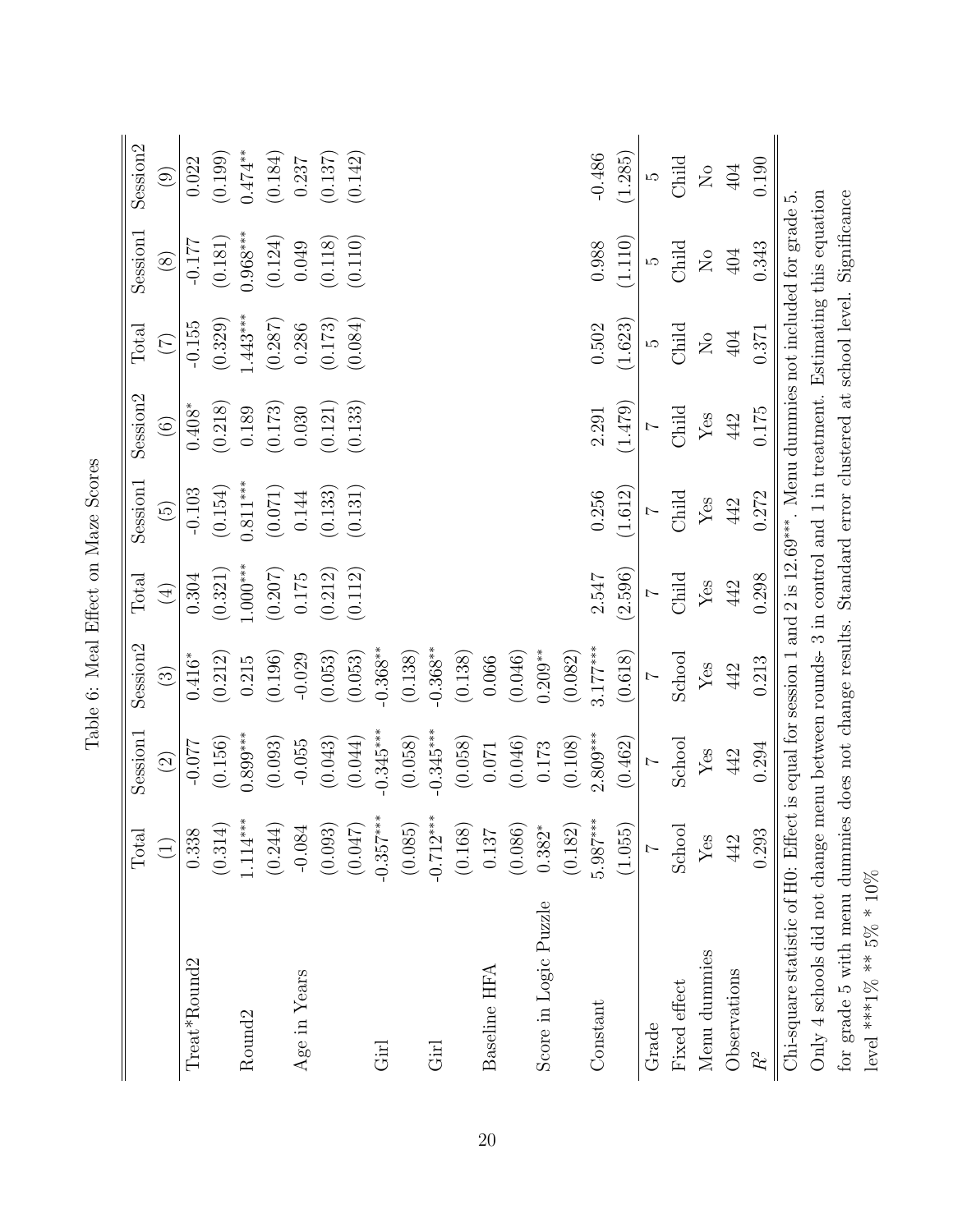|                       |             | Total                  |                        | Level 2-3                           |             | Level 4-5                 |
|-----------------------|-------------|------------------------|------------------------|-------------------------------------|-------------|---------------------------|
|                       | Level $2-3$ | Level 4-5              | Session1               | Session2                            | Session1    | Session <sub>2</sub>      |
|                       | (1)         | (2)                    | (3)                    | (4)                                 | (5)         | (6)                       |
| Treat*Round2          | 0.161       | $0.242*$               | $-0.005$               | 0.166                               | $-0.072$    | $0.249*$                  |
|                       | (0.160)     | (0.135)                | (0.065)                | (0.108)                             | (0.112)     | (0.124)                   |
| Round <sub>2</sub>    | $0.378***$  | $0.396^{\ast\ast\ast}$ | $0.348^{\ast\ast\ast}$ | 0.031                               | $0.552***$  | 0.184                     |
|                       | (0.127)     | (0.119)                | (0.041)                | (0.090)                             | (0.064)     | (0.107)                   |
| Age in Years          | $-0.116**$  | $-0.004$               | $-0.069**$             | $-0.048*$                           | 0.014       | 0.019                     |
|                       | (0.048)     | (0.048)                | (0.025)                | (0.025)                             | (0.026)     | (0.034)                   |
| Girl                  | $-0.305***$ | $-0.172$               | $-0.142***$            | $-0.163**$                          | $-0.202***$ | $-0.205*$                 |
|                       | (0.093)     | (0.133)                | (0.042)                | (0.065)                             | (0.054)     | (0.108)                   |
| <b>Baseline HFA</b>   | 0.050       | 0.097                  | $0.036*$               | 0.014                               | 0.036       | $0.052**$                 |
|                       | (0.041)     | (0.061)                | (0.019)                | (0.027)                             | (0.033)     | (0.023)                   |
| Score in Logic Puzzle | 0.122       | $0.247**$              | 0.057                  | 0.064                               | $0.116**$   | $0.145**$                 |
|                       | (0.101)     | (0.105)                | (0.063)                | (0.042)                             | (0.049)     | (0.056)                   |
| Constant              | $4.529***$  | $2.057\mbox{***}$      | $2.235***$             | $2.294***$                          | $0.574**$   | $0.883**$                 |
|                       | (0.573)     | (0.521)                | (0.291)                | (0.305)                             | (0.257)     | (0.377)                   |
| Observations          | 442         | 442                    | 442                    | 442                                 | 442         | 442                       |
| $\mathbb{R}^2$        | 0.223       | 0.269                  | 0.237                  | 0.131                               | 0.240       | 0.204                     |
| $\chi^2$ Treat*Round2 |             | Column $(1)=(2) 0.64$  |                        | Column $(3)=(4)$ 4.39 <sup>**</sup> |             | Column $(5)=(6)$ 13.82*** |

Table 7: Effect on Maze Scores by Difficulty Level-School Fixed Effects

Chi Square statistic for H0: Treatment effect is equal across two samples. Results do not change with child-fixed effects. Menu dummies for control schools included. Standard errors clustered at school level. Significance level \*\*\*1% \*\*  $5\%$  \*  $10\%$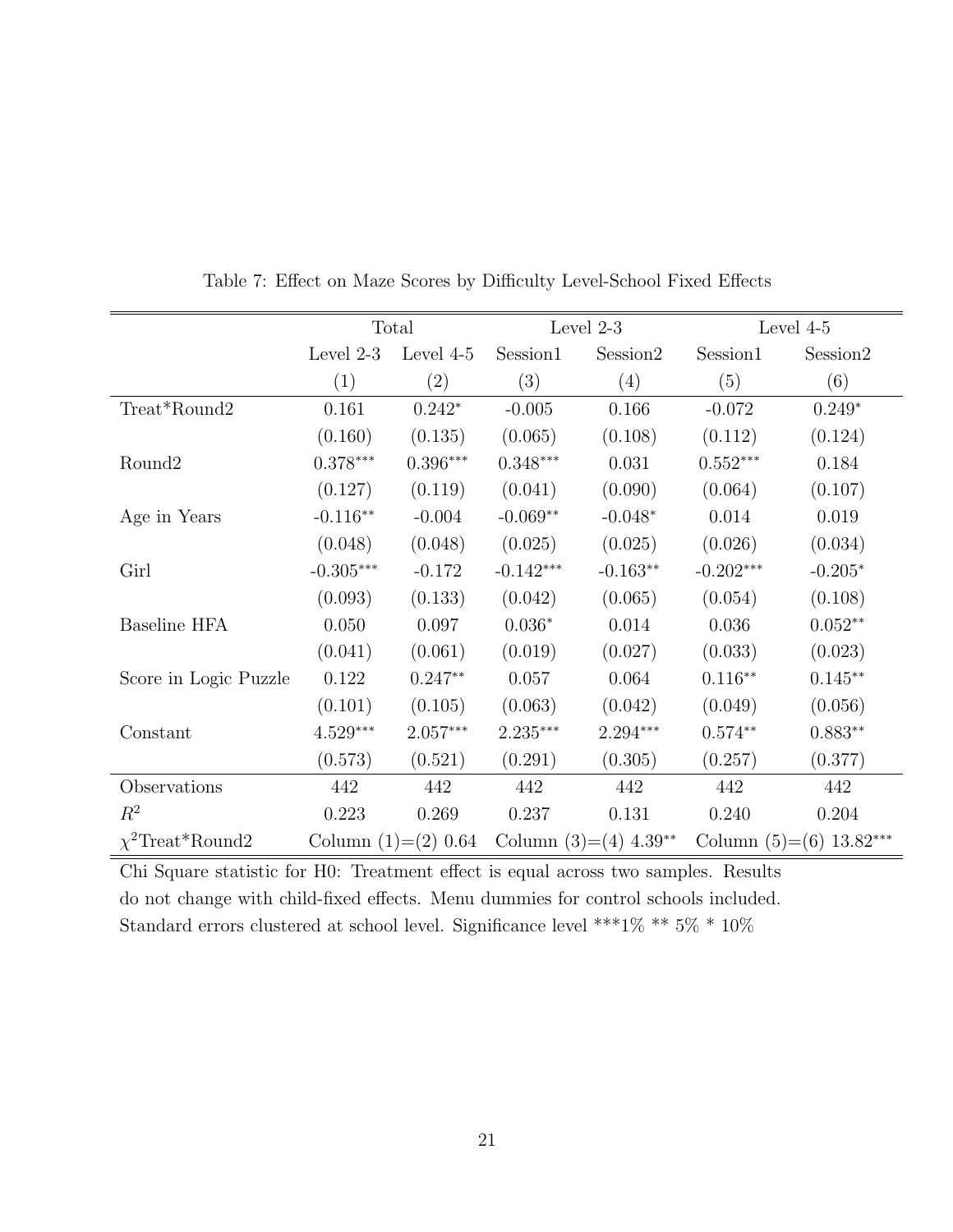|                        | Total     | Session1   | Session2   |
|------------------------|-----------|------------|------------|
|                        | (1)       | (2)        | (3)        |
| Treat*Round2           | 0.517     | $-0.176$   | $0.693***$ |
|                        | (0.362)   | (0.252)    | (0.152)    |
| $Girl^*Treat^* Round2$ | $-0.167$  | 0.158      | $-0.325$   |
|                        | (0.450)   | (0.312)    | (0.203)    |
| Round2                 | $0.442*$  | $0.668***$ | $-0.226**$ |
|                        | (0.243)   | (0.170)    | (0.087)    |
| Girl*Round2            | $0.699**$ | 0.179      | $0.520***$ |
|                        | (0.259)   | (0.212)    | (0.117)    |
| Age in Years           | 0.190     | 0.149      | 0.041      |
|                        | (0.202)   | (0.125)    | (0.122)    |
| Constant               | 2.365     | 0.199      | 2.166      |
|                        | (2.446)   | (1.505)    | (1.485)    |
| Observations           | 442       | 442        | 442        |
| $R^2$                  | 0.320     | 0.286      | 0.193      |

Table 8: Effect on Maze Scores by Gender

Child-Fixed Effects. Menu dummies for control schools included. Standard error clustered at school level. Significance level \*\*\*1% \*\*  $5\%$ \* $10\%$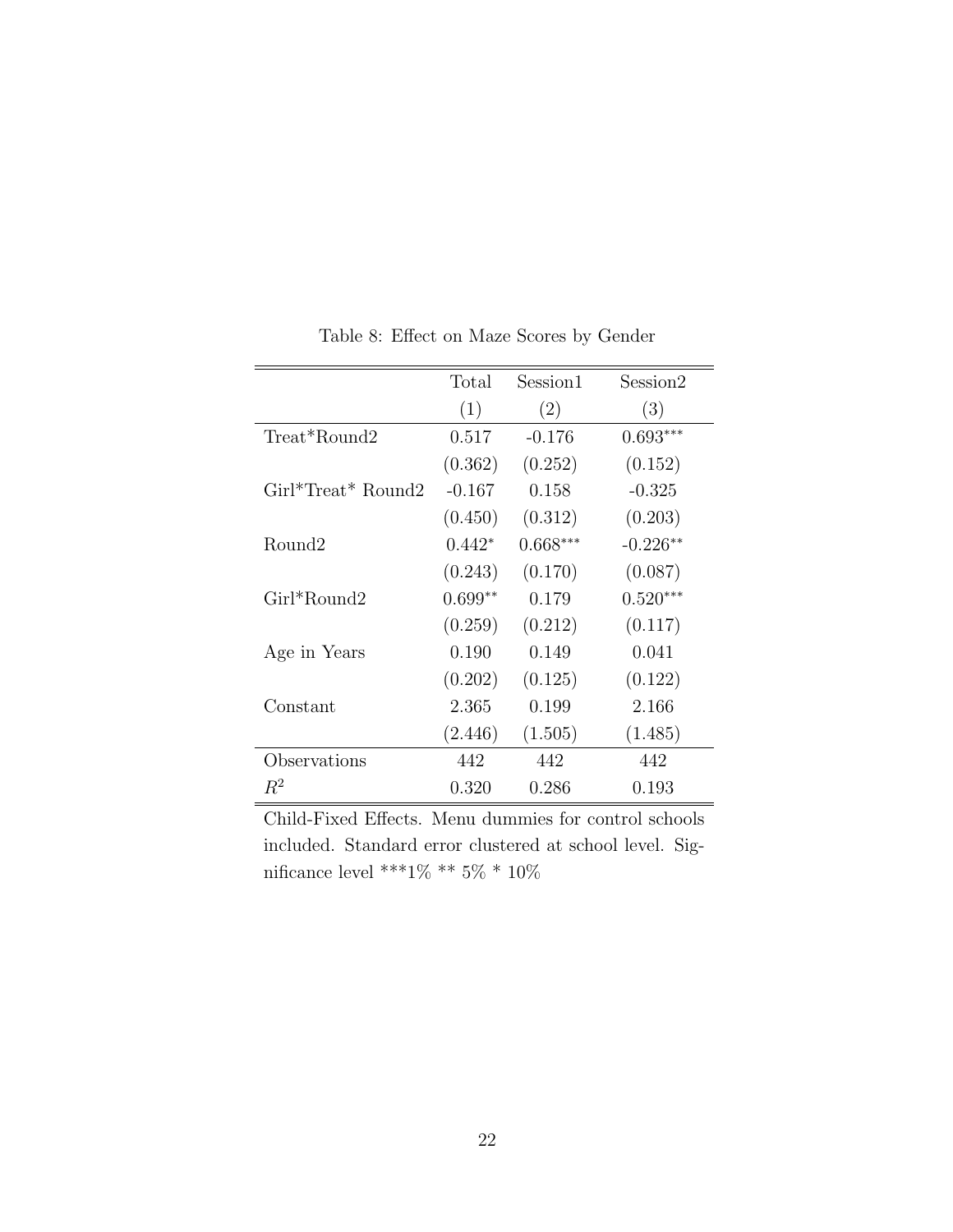|                            | (1)        | (2)         | (3)         |
|----------------------------|------------|-------------|-------------|
|                            | Total      | Session1    | Session2    |
| Treat*Round2               | 0.174      | $-0.066$    | 0.280       |
|                            | (0.138)    | (0.191)     | (0.215)     |
| Good School* Treat* Round2 | 0.241      | 0.007       | $0.450*$    |
|                            | (0.183)    | (0.239)     | (0.246)     |
| Good School* Round2        | $-0.313**$ | $-0.284***$ | $-0.570***$ |
|                            | (0.114)    | (0.069)     | (0.169)     |
| Round <sub>2</sub>         | $0.488***$ | $0.896***$  | $0.361**$   |
|                            | (0.104)    | (0.077)     | (0.138)     |
| Age in Years               | 0.013      | 0.156       | 0.050       |
|                            | (0.086)    | (0.132)     | (0.128)     |
| Constant                   | $1.853*$   | 0.174       | 2.174       |
|                            | (1.023)    | (1.580)     | (1.521)     |
| Observations               | 442        | 442         | 442         |
| $R^2$                      | 0.296      | 0.274       | 0.184       |

Table 9: Effect on Maze Scores by School Quality

Good school=1 if average percentage of students who passed grade 12 exam in 2006-07 and 2007-08 is greater than the sample median,0 if not. Child-Fixed Effects. Menu dummies for control schools included. Standard errors clustered at school level. Significance level \*\*\*1% \*\* 5% \* 10%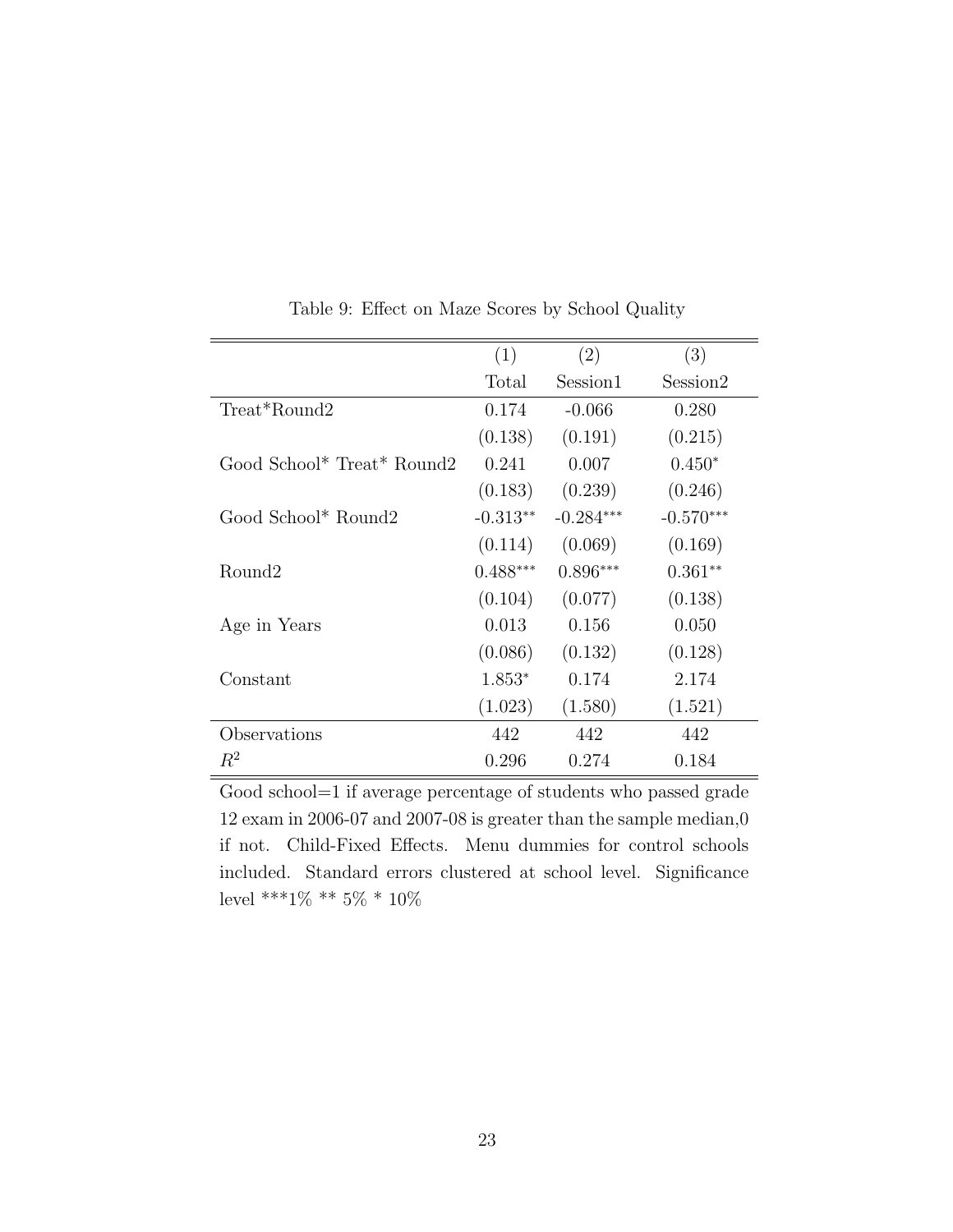|                        | (1)         | (2)      |
|------------------------|-------------|----------|
|                        | Grade 7     | Grade 5  |
| Treat*Round2           | $-0.292*$   | $-0.074$ |
|                        | (0.173)     | (0.323)  |
| Round2                 | $-0.241***$ | 0.138    |
|                        | (0.070)     | (0.315)  |
| Age in Years           | $-0.040$    | 0.040    |
|                        | (0.062)     | (0.074)  |
| Girl                   | $0.438**$   | 0.053    |
|                        | (0.203)     | (0.143)  |
| Baseline HFA           | $0.069**$   | 0.034    |
|                        | (0.028)     | (0.075)  |
| Score in Logic Puzzles | 0.008       | 0.030    |
|                        | (0.092)     | (0.072)  |
| Constant               | $-0.610$    | $-0.135$ |
|                        | (0.749)     | (0.613)  |
| Number of schools      | 15          | 15       |
| Observations           | 406         | 382      |

Table 10: Change in Home Meals (Probit estimates with School Fixed Effects)

Excludes 1 school for which lunch status in Round 1 is missing. Menu dummies for control schools included. Standard errors clustered at school level. Significance level \*\*\*1% \*\* 5% \* 10%  $\,$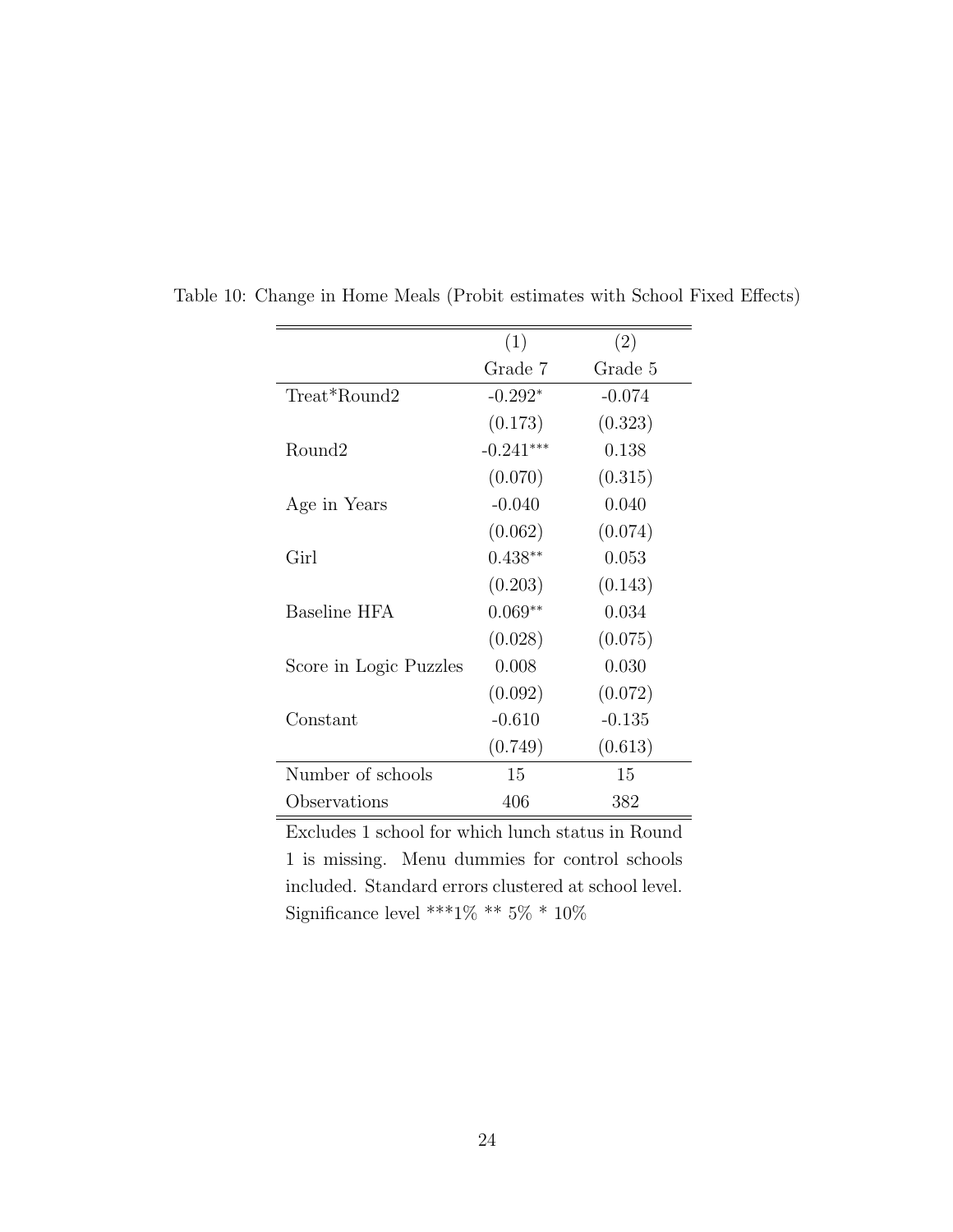|                                                         | Total       | Session1    | Session2    |
|---------------------------------------------------------|-------------|-------------|-------------|
|                                                         | (1)         | (2)         | (3)         |
| Treat*Round2                                            | $-0.180$    | $-0.368**$  | 0.188       |
|                                                         | (0.240)     | (0.146)     | (0.201)     |
| Less Home Lunch <sup>*</sup> Treat <sup>*</sup> Round 2 | $1.254***$  | $0.615**$   | $0.639**$   |
|                                                         | (0.392)     | (0.242)     | (0.245)     |
| Round <sub>2</sub>                                      | $1.245***$  | $0.886***$  | $0.359**$   |
|                                                         | (0.111)     | (0.077)     | (0.137)     |
| Less Home Lunch <sup>*</sup> Round 2                    | $-0.859***$ | $-0.288***$ | $-0.570***$ |
|                                                         | (0.108)     | (0.068)     | (0.169)     |
| Age in Years                                            | 0.236       | 0.181       | 0.055       |
|                                                         | (0.214)     | (0.136)     | (0.124)     |
| Constant                                                | 1.813       | $-0.187$    | 2.000       |
|                                                         | (2.563)     | (1.620)     | (1.497)     |
| Number of schools                                       | 15          | 15          | 15          |
| Observations                                            | 406         | 406         | 406         |
| $R^2$                                                   | 0.315       | 0.284       | 0.187       |

Table 11: Effect on Maze Scores by the Proportion of Students who do not eat Home Lunch

Less Home Lunch=1 if proportion of grade 7 students who ate lunch, averaged over rounds for control schools and only in round 2 for treatment schools, is less than median proportion, 0 if not. Excludes 1 school for which lunch status in Round 1 is missing. Child-Fixed Effects. Menu dummies for control schools included. All standard error clustered at school level. Significance level \*\*\*1% \*\*  $5\%$  \*  $10\%$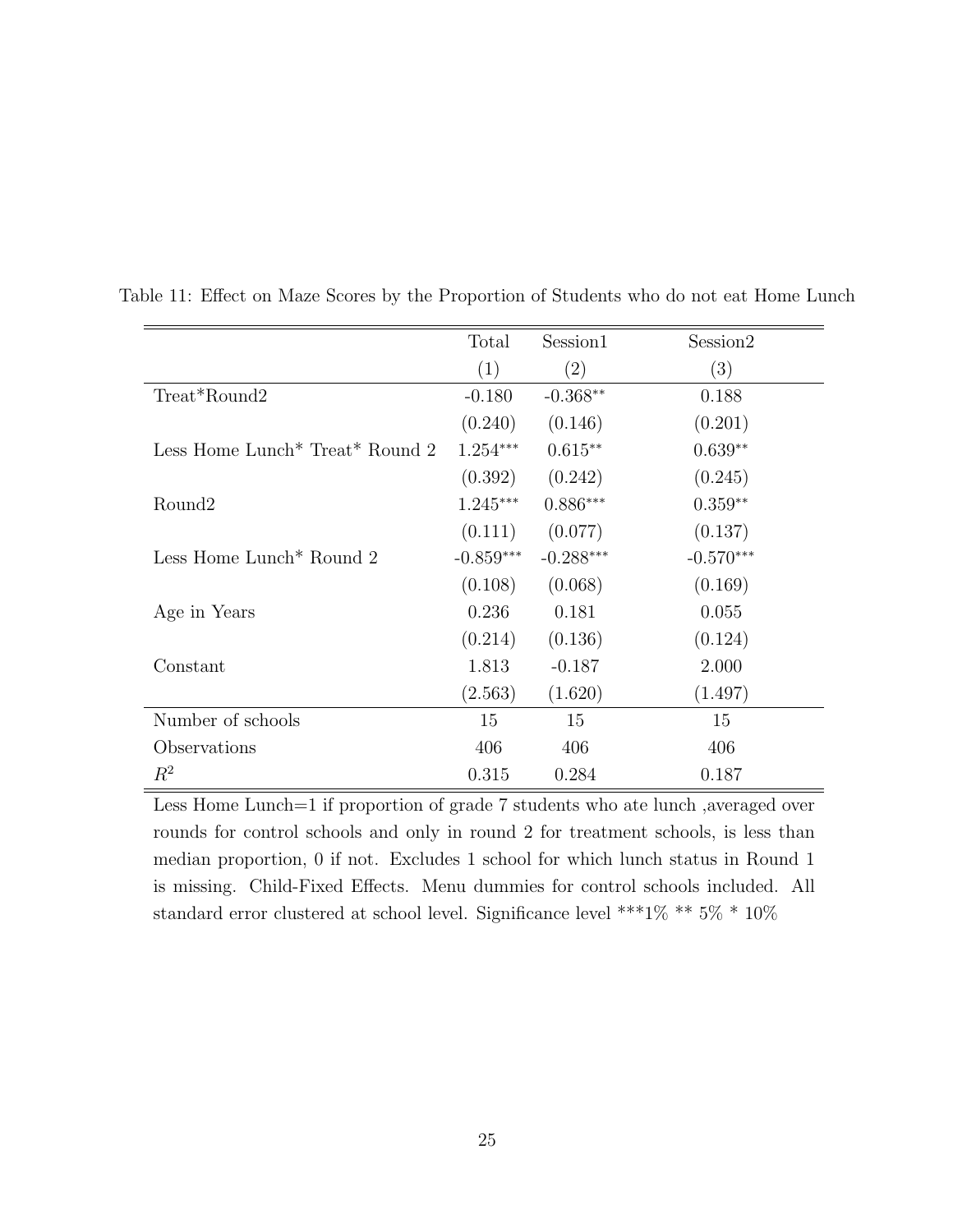|                       | (1)         | (2)         | (3)         |
|-----------------------|-------------|-------------|-------------|
|                       | Total       | Session1    | Session2    |
| Treat*Round2          | 0.496       | 0.013       | $0.484*$    |
|                       | (0.358)     | (0.160)     | (0.234)     |
| Round2                | $0.975***$  | $0.820***$  | 0.154       |
|                       | (0.297)     | (0.106)     | (0.216)     |
| Age in Years          | $-0.047$    | $-0.046$    | $-0.001$    |
|                       | (0.092)     | (0.043)     | (0.052)     |
| Girl                  | $-0.778***$ | $-0.381***$ | $-0.397***$ |
|                       | (0.122)     | (0.068)     | (0.096)     |
| Baseline HFA          | 0.126       | 0.060       | 0.066       |
|                       | (0.078)     | (0.043)     | (0.041)     |
| Score in Logic Puzzle | $0.333**$   | 0.145       | $0.188**$   |
|                       | (0.142)     | (0.084)     | (0.068)     |
| <b>Both Rounds</b>    | $-0.064$    | 0.015       | $-0.079$    |
|                       | (0.267)     | (0.152)     | (0.141)     |
| Constant              | $5.731***$  | 2.757***    | 2.974***    |
|                       | (1.221)     | (0.571)     | (0.689)     |
| Observations          | 553         | 553         | 553         |
| $\,R^2$               | 0.260       | 0.265       | 0.184       |

Table 12: Effect on Maze Scores -School Fixed Effects

 $\cdot$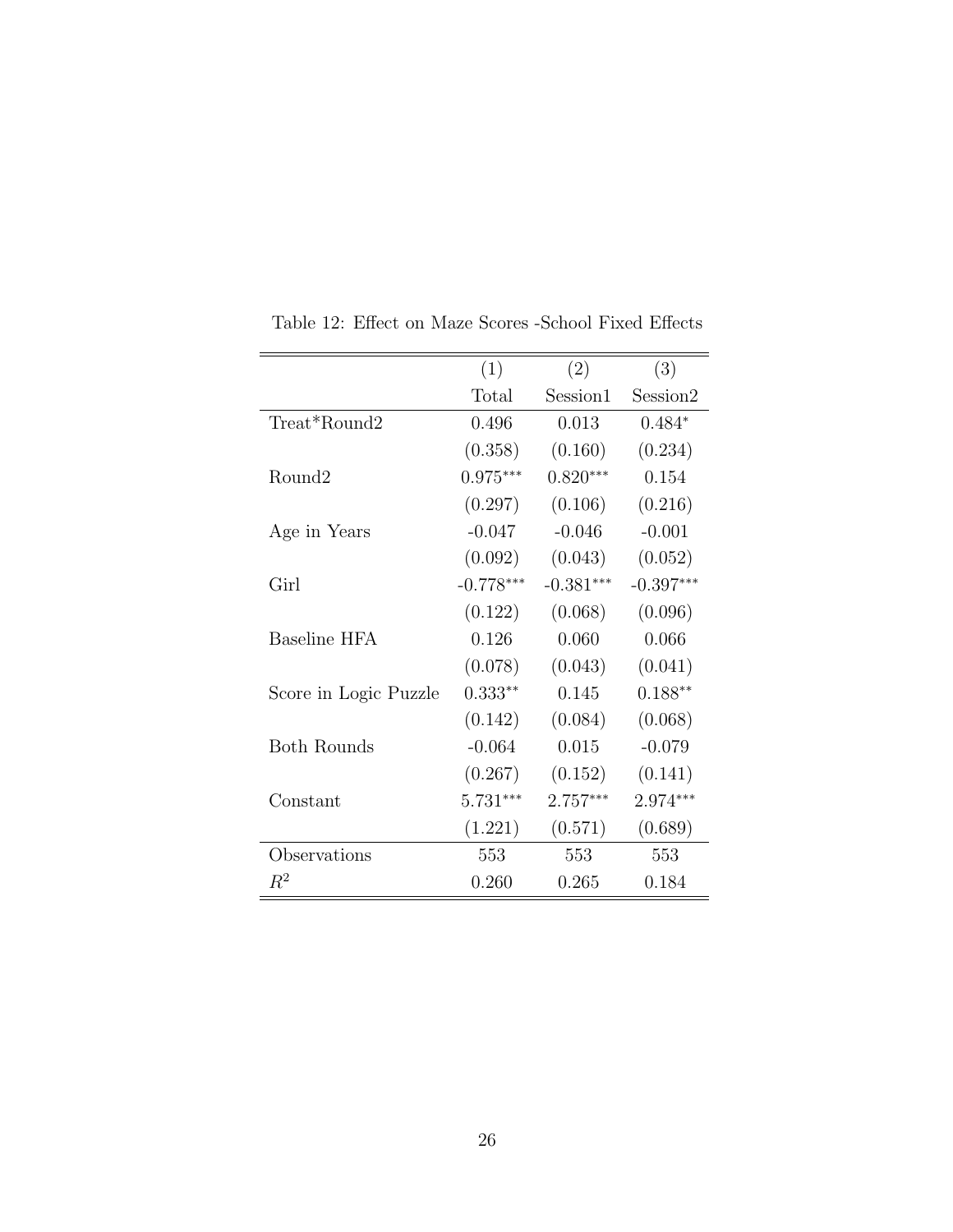|              | Session1   | Session2   | Session1   | Session2   |
|--------------|------------|------------|------------|------------|
|              | (1)        | (2)        | (3)        | (4)        |
| Treat*Round2 | $0.696***$ | 0.131      | $0.411*$   | $0.379**$  |
|              | (0.203)    | (0.184)    | (0.195)    | (0.163)    |
| Round2       | $2.387***$ | $2.340***$ | $1.918***$ | $1.847***$ |
|              | (0.185)    | (0.174)    | (0.173)    | (0.138)    |
| Age in Years | 0.081      | $-0.117$   | 0.201      | 0.073      |
|              | (0.184)    | (0.157)    | (0.190)    | (0.161)    |
| Constant     | 0.488      | $3.201*$   | $-0.611$   | 0.640      |
|              | (2.181)    | (1.868)    | (1.779)    | (1.511)    |
| Grade        | 7          | 7          | 5          | 5          |
| Menu Dummies | Yes        | Yes        | No         | No         |
| Observations | 884        | 884        | 808        | 808        |
| $R^2$        | 0.713      | 0.676      | 0.596      | 0.632      |

Table 13: Meal Effect on Math and Language Test Scores

Child-Fixed Effects. Standard error clustered at school level. Significance level \*\*\*1% \*\*  $5\%$  \*  $10\%$ 

|                    | (1)         | (2)         | (3)           | (4)           |
|--------------------|-------------|-------------|---------------|---------------|
|                    | Grade 7     | Grade 5     | Grade 7- Boys | Grade 7-Girls |
| Treat*Round2       | 0.082       | 0.066       | 0.022         | 0.120         |
|                    | (0.057)     | (0.062)     | (0.066)       | (0.077)       |
| Round <sub>2</sub> | 0.011       | 0.014       | 0.024         | 0.006         |
|                    | (0.047)     | (0.049)     | (0.044)       | (0.063)       |
| Constant           | $-1.063***$ | $-1.129***$ | $-1.010***$   | $-1.092***$   |
|                    | (0.013)     | (0.015)     | (0.018)       | (0.017)       |
| Observations       | 391         | 388         | 142           | 249           |
| $R^2$              | 0.020       | 0.011       | 0.008         | 0.028         |

Table 14: Meal Effect on BMI

Weights missing for some students in round 2. All standard error clustered at student level. Significance level \*\*\*1% \*\*  $5\%$  \*  $10\%$